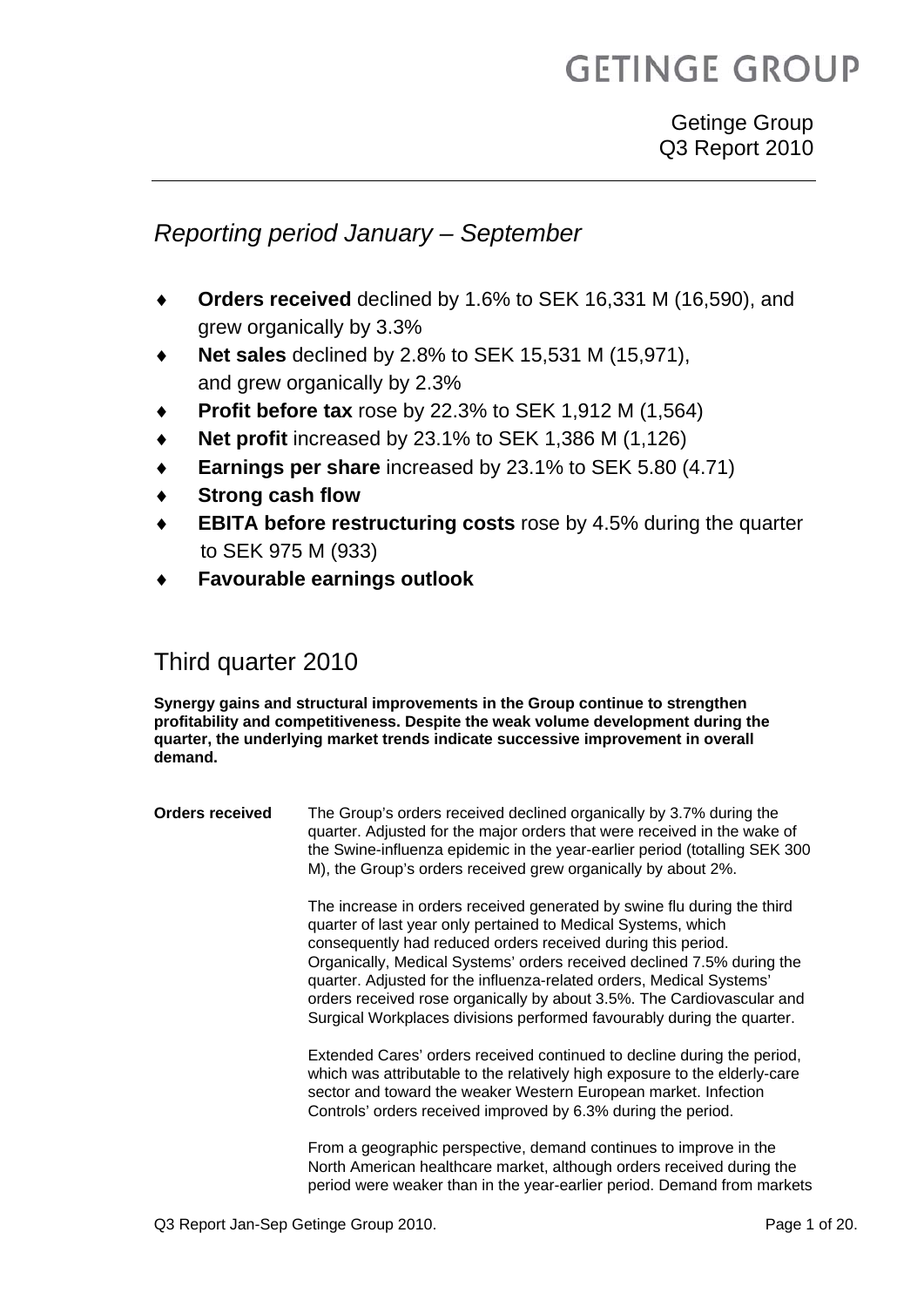|                | outside Western Europe and North America remained highly favourable,<br>while demand in the Western European market continued to be more<br>subdued.                                                                                                                                                                                                                                                                                                                                                                                                                       |
|----------------|----------------------------------------------------------------------------------------------------------------------------------------------------------------------------------------------------------------------------------------------------------------------------------------------------------------------------------------------------------------------------------------------------------------------------------------------------------------------------------------------------------------------------------------------------------------------------|
| <b>Results</b> | Consolidated profit before tax increased by slightly less than 20% to SEK<br>685 M (572). EBITA prior to restructuring costs rose by 4.5% and the<br>EBITA margin amounted to 19.4% (17.6%) during the quarter.<br>Restructuring costs declined during the period to SEK 22 M (68). Taking<br>into account the weak volume trend, the improvement in profit should be<br>considered strong and was attributable to positive synergy gains from<br>major acquisitions in recent years and efficiency-enhancements that are<br>continuously being implemented in operations. |
|                | At the business area level, profit growth remained strong for Extended<br>Care, despite a weak invoicing trend. Infection Control's quarterly<br>earnings also displayed a marked improvement compared with the year-<br>earlier period. Extended Care and Infection Control significantly improved<br>their year-on-year operating margins. Medical Systems' weaker operating<br>profit was entirely attributable to lower earnings for the Critical Care<br>division, which benefitted from the Swine influenza epidemic in the<br>corresponding period in 2009.         |
|                | Consolidated cash flow continued to improve as a result of strong profit<br>growth and lower tied-up capital. Operating cash flow from operating<br>activities amounted to SEK 722 M (619), up 17%, corresponding to a<br>cash conversion of 61.2%. The Group's debt/equity ratio was a multiple<br>of 1.10 at the end of the third quarter.                                                                                                                                                                                                                               |
| <b>Outlook</b> | The demand scenario in the North American market continues to improve<br>at a reasonable rate, while demand in the emerging markets continued to<br>show strength. In the Western European market, greater restraint is<br>apparent in terms of investments in medical-technical capital goods,<br>which is expected to continue during 2011.                                                                                                                                                                                                                              |
|                | During the current year, the Group is expecting organic invoicing growth<br>to total 3%. In the 2011 financial year, organic invoicing growth is<br>expected to further improve and a positive impact is anticipated from the<br>major product launches that were recently implemented.                                                                                                                                                                                                                                                                                    |
|                | The Group's profit growth, measured as profit before tax, is expected to<br>remain strong in the current year and in 2011. Despite the gradual<br>improvement of the SEK since the most recent financial report, the Group<br>anticipates continued strong profit growth. Provided that the prevailing<br>currency scenario continues until year-end, profit before tax is expected<br>to amount to approximately SEK 3.1 billion for 2010. Profit growth is<br>expected to remain favourable in 2011.                                                                     |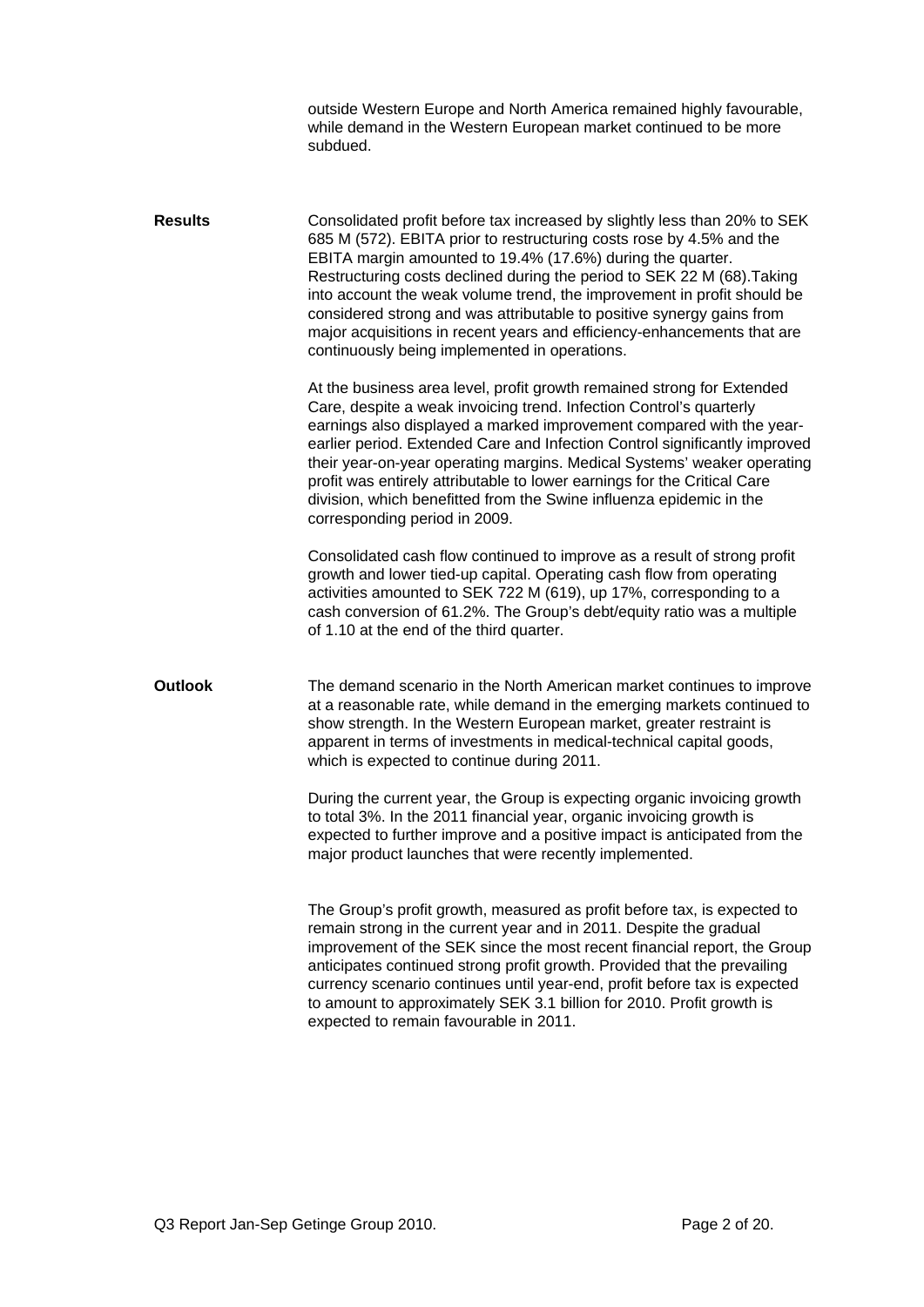### Business area Medical Systems

#### **Orders received**

|                            | 2010           | 2009<br>Change adjusted for |          | 2010    |                              | 2009 Change adjusted for |
|----------------------------|----------------|-----------------------------|----------|---------|------------------------------|--------------------------|
| Orders received per market | Q <sub>3</sub> | Q 3 curr.flucs.&corp.acqs.  |          | 9 m on  | 9 mon curr.flucs.&corp.acgs. |                          |
| Europe                     | 1 007          | 1 295                       | $-15.1%$ | 3 0 8 2 | 3490                         | $-4.5%$                  |
| USA and Canada             | 737            | 845                         | $-13.1%$ | 2 4 7 5 | 2622                         | $-2.1%$                  |
| Asia and Australia         | 640            | 507                         | 24.1%    | 1702    | 1 541                        | 9.7%                     |
| Rest of the world          | 146            | 180                         | $-15.3%$ | 903     | 530                          | 73.8%                    |
| Business area total        | 2 5 3 0        | 2827                        | -7.5%    | 8 1 6 2 | 8 1 8 3                      | 4.0%                     |

 The business area's orders received declined organically by 7.5% during the period. Adjusted for the orders related to the Swine-influenza epidemic in the year-earlier period totalling SEK 300 M, orders received grew organically by 3.5%. The volume trend was strong in all divisions except Critical Care. Orders related to the Swine-influenza epidemic in 2009 had an impact on all geographic regions. Adjusted for the Swine influenza, orders received remained strong in emerging markets. In the US, demand for medical-technical capital goods improved. Orders received in Western Europe progressed as planned, meaning that they were slightly weaker year-on-year.

#### **Results**

|                                                     | 2010           | 2009           | Change          | 2010             | 2009         | Change        | 2009          |
|-----------------------------------------------------|----------------|----------------|-----------------|------------------|--------------|---------------|---------------|
|                                                     | Q <sub>3</sub> | Q <sub>3</sub> |                 | 9 m on           | 9 mon        |               | <b>FY</b>     |
| Net sales, SEK million                              | 2469           | 2630           | $-6,1%$         | 7816             | 7706         | 1,4%          | 11 255        |
| adjusted for currency flucs.& corp.acqs             |                |                | $-2,8%$         |                  |              | 6,3%          |               |
| Gross profit                                        | 1473           | 1 554          | $-5.2%$         | 4512             | 4 3 8 2      | 3.0%          | 6 3 4 3       |
| Gross margin %                                      | 59,7%          | 59,1%          | 0.6%            | 57,7%            | 56,9%        | 0.8%          | 56.4%         |
| Operating cost, SEK million                         | $-1065$        | $-1070$        | $-0.5%$         | $-3242$          | $-3.337$     | $-2.8%$       | $-4510$       |
| EBITA before restructuring and<br>integration costs | 504            | 581            | $-13.3%$        | 1561             | 1 350        | 15.6%         | 2 2 3 1       |
| EBITA margin %                                      | 20,4%          | 22.1%          | $-1.7%$         | 20.0%            | 17.5%        | 2.5%          | 19,8%         |
| Restructuring and integration<br>costs              | $-2$           | -65            |                 | $-18$            | $-113$       |               | -197          |
| EBIT<br>EBIT margin %                               | 406<br>16,4%   | 419<br>15,9%   | $-3,1%$<br>0.5% | 1 2 5 2<br>16,0% | 932<br>12.1% | 34,3%<br>3.9% | 1636<br>14.5% |

 Medical Systems' EBITA before restructuring costs declined by 13% to SEK 504 M (581). The decrease in profit was attributable to lower invoicing volumes. The gross margin improved during the quarter compared with the year-earlier period, which was the result of strong price discipline and realised synergy gains. Restructuring costs were reduced considerably and totalled SEK 2 M (65). The EBITA margin remained at a favourable level during the quarter amounting to 20.4%.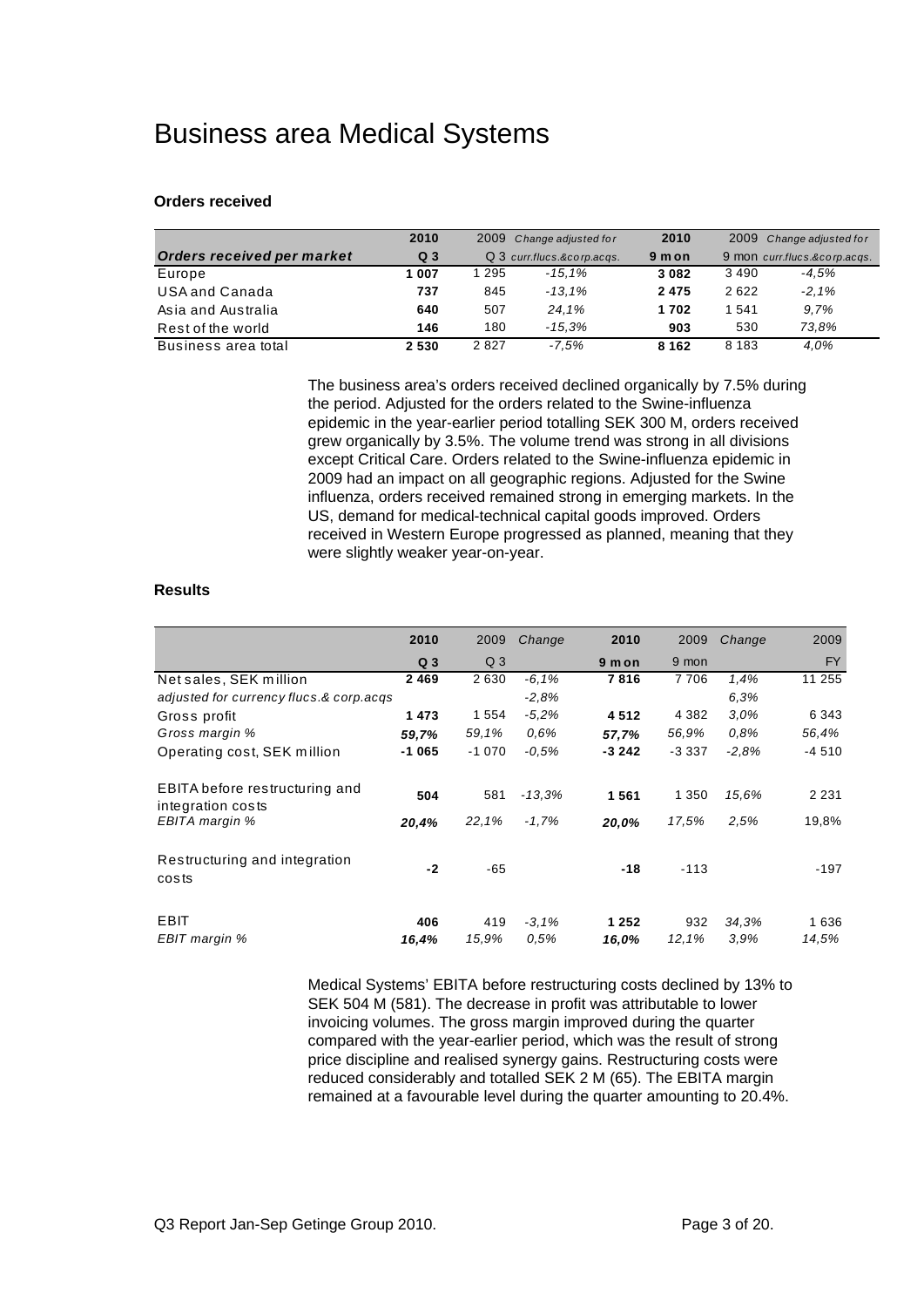#### **Activities Integration of Datascope**

 As previously announced, the integration of Datascope has been completed with the exception of the ongoing IT integration. The remaining restructuring costs are expected to amount to about SEK 9 M and will be charged to the final quarter of 2010.

#### **Product launches**

 Sales of the business area's heart-lung support product Cardiohelp have now commenced in a number of markets. The business area believes that Cardiohelp will ultimately become an important product for the business area in terms of volume and profitability.

 The business area has completed its first commercial deliveries of the Flow-i anaesthesia system in Europe. The anaesthesia treatments that have been conducted at hospitals throughout Europe have produced highly favourable results and the product continues to receive positive feedback from clinical personnel.

 During the quarter, Hemopro 2 was launched, which is a next-generation EVH system featuring a number of improvements that are expected to contribute to safer and better treatment results. A key dynamic of the Hemopro 2 is that the product emits very little heat to the surrounding tissue during the explanation of a blood vessel. The product, which is positioned in a higher price interval than its predecessor, is expected to account for 20% to 25% of the business area's EVH sales during the coming financial year. The EVH technology allows keyhole surgery to be used to remove the blood vessels used during bypass operations.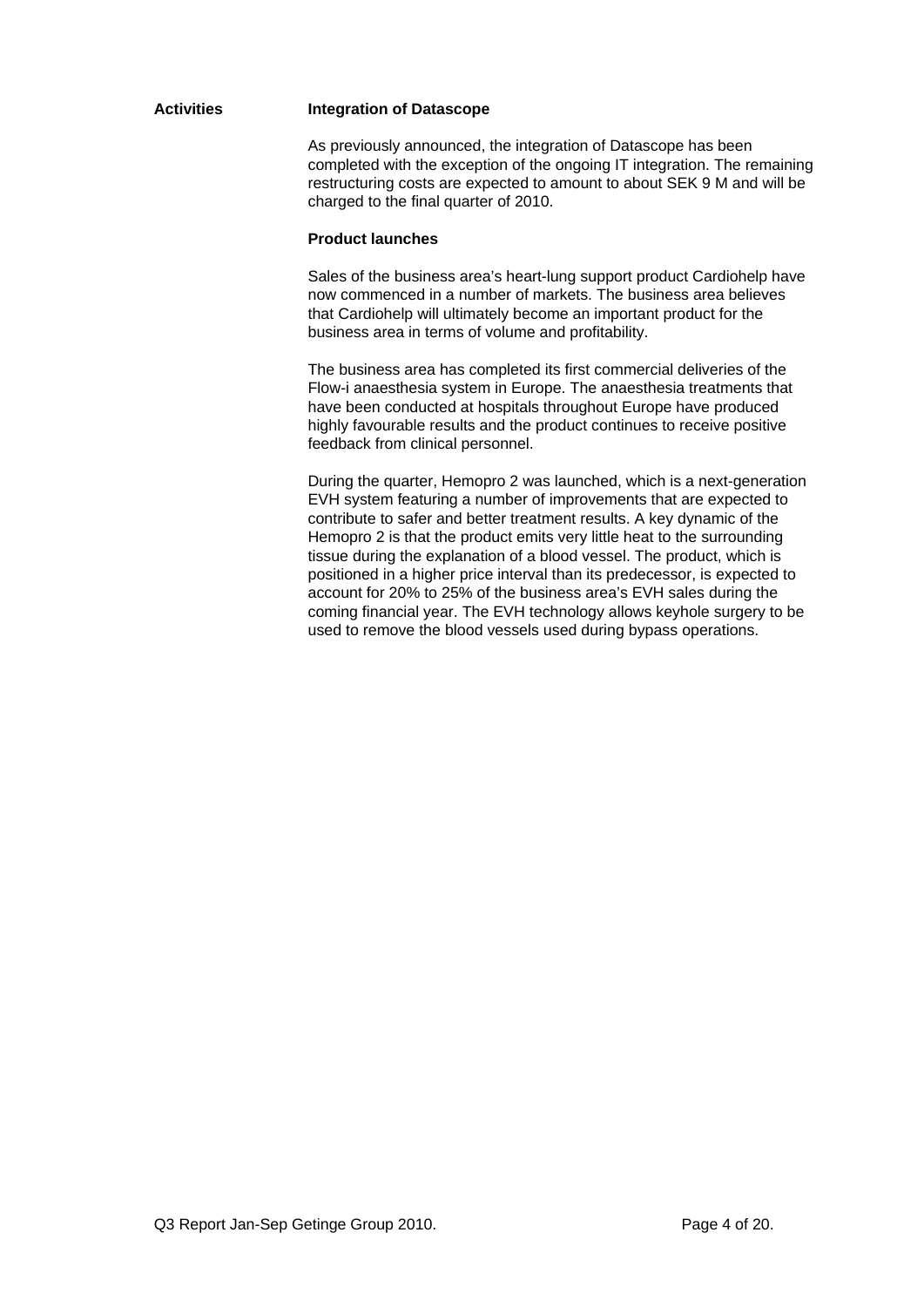### Business area Extended Care

#### **Orders received**

|                            | 2010           | 2009 Change adjusted for   |          | 2010   | 2009 Change adjusted for     |         |
|----------------------------|----------------|----------------------------|----------|--------|------------------------------|---------|
| Orders received per market | Q <sub>3</sub> | Q 3 curr.flucs.&corp.acqs. |          | 9 m on | 9 mon curr.flucs.&corp.acqs. |         |
| Europe                     | 756            | 852                        | -3.9%    | 2420   | 2 7 3 3                      | -3.6%   |
| USA and Canada             | 474            | 512                        | $-7.3%$  | 1430   | 1479                         | 1.0%    |
| Asia and Australia         | 178            | 145                        | 20.2%    | 488    | 447                          | 4.5%    |
| Rest of the world          | 21             | 42                         | $-52.4%$ | 88     | 93                           | $-8.2%$ |
| Business area total        | 1429           | -551                       | $-4.1\%$ | 4426   | 4 7 5 2                      | -1.5%   |

 Orders received decreased organically by slightly more than 4%. Demand from customers in the elderly-care sector in Western Europe remained weak, particularly in terms of the Northern European and UK markets. Demand in Southern Europe displayed greater stability. In the North American market, demand improved, although orders received during the period were weaker year-on-year. In the emerging markets, which comprise a minor percentage of the business area's operations, the overall trend was favourable.

 For Extended Care, which successfully restored profitability in the business area during the past 12-month period, the focus will now be on improving volume growth. The business area is expecting improved orders received during the fourth quarter of the year.

#### **Results**

|                                                     | 2010           | 2009           | Change        | 2010         | 2009         | Change        | 2009         |
|-----------------------------------------------------|----------------|----------------|---------------|--------------|--------------|---------------|--------------|
|                                                     | Q <sub>3</sub> | Q <sub>3</sub> |               | 9 mon        | 9 mon        |               | <b>FY</b>    |
| Net sales, SEK million                              | 1438           | 1 509          | $-4.7%$       | 4 4 4 9      | 4 7 9 5      | $-7.2%$       | 6467         |
| adjusted for currency flucs.& corp.acqs             |                |                | $-1,2%$       |              |              | $-2,0%$       |              |
| Gross profit                                        | 733            | 696            | 5.3%          | 2 2 1 1      | 2 1 8 2      | 1.3%          | 2964         |
| Gross margin %                                      | 51,0%          | 46,1%          | 4.9%          | 49,7%        | 45,5%        | 4.2%          | 45,8%        |
| Operating cost, SEK million                         | -461           | $-513$         | $-10.1%$      | $-1419$      | $-1590$      | $-10.8%$      | $-2074$      |
| EBITA before restructuring and<br>integration costs | 298            | 211            | 41,2%         | 873          | 678          | 28.8%         | 1 0 0 2      |
| EBITA margin %                                      | 20,7%          | 14.0%          | 6.7%          | 19,6%        | 14,1%        | 5.5%          | 15,5%        |
| Restructuring and integration<br>costs              | $\bf{0}$       | $-3$           |               | $-25$        | $-30$        |               | -55          |
| <b>EBIT</b><br>EBIT margin %                        | 272<br>18,9%   | 180<br>11.9%   | 51,1%<br>7.0% | 767<br>17,2% | 562<br>11,7% | 36.5%<br>5.5% | 835<br>12,9% |

 Extended Care's EBITA before restructuring costs increased a considerable 41% to SEK 298 M (211). The improvement in profit was the result of continued efficiency enhancements in operations, production and administration. The EBITA margin rose to a strong 20.7%, up 6.7 percentage points compared with the year-earlier period.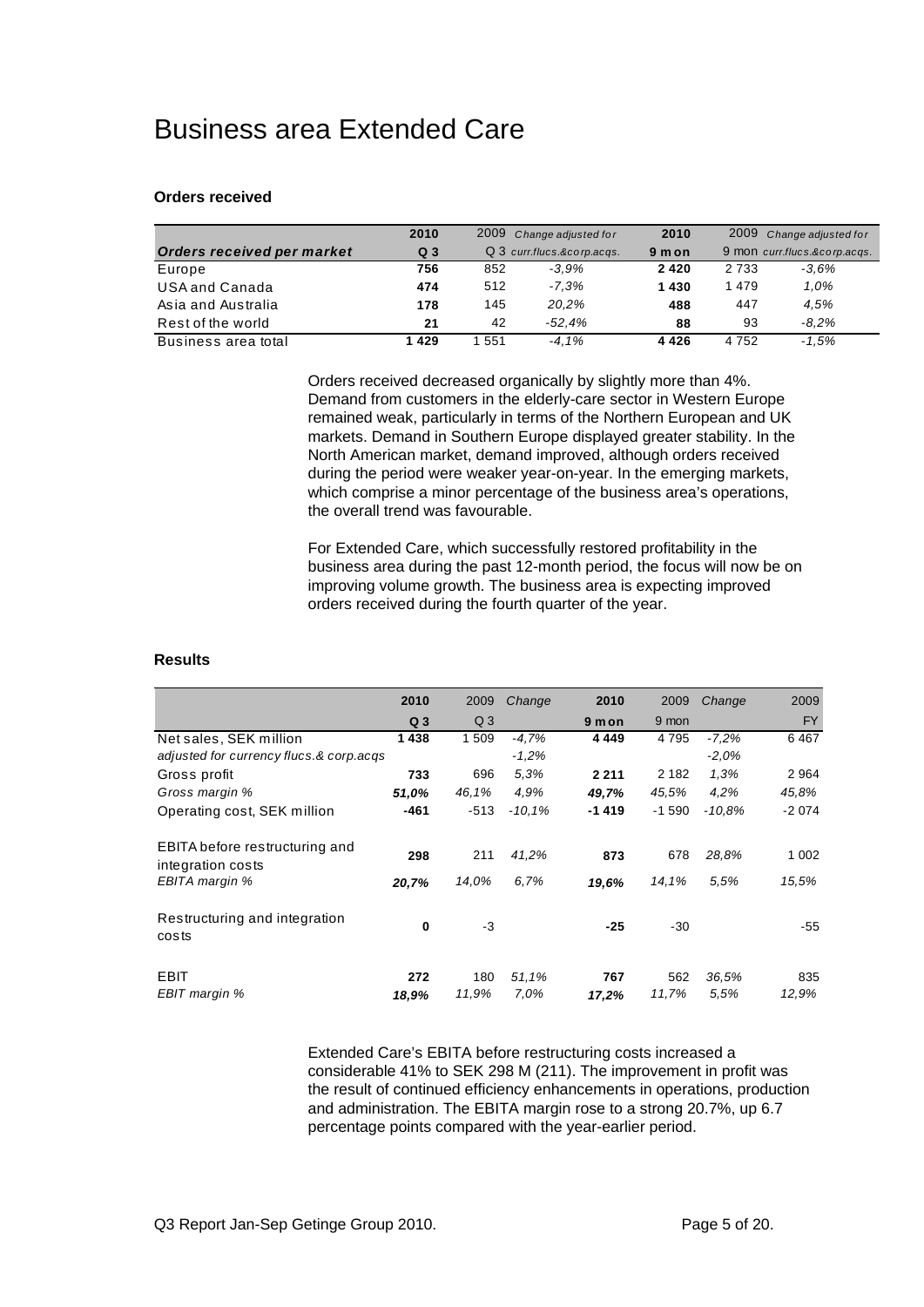#### **Activities Restructuring activities**

 The previously announced merger of the business area's French market companies is proceeding as planned and is expected to be completed before year-end. The merger is expected to generate annual improvements in earnings of SEK 15 M as of 2011. The costs of the merger are expected to total SEK 24 M and were recognised in the financial statements for 2009.

#### **Product launches**

 During the period, Flowtron AES (Anti Embolic Stockings) were launched, complementing the business area's existing product offering for the preventive care of vein thromboses. The Flowtron AES, a disposable compression stocking, is used on high-risk patients in conjunction with surgical procedures. Sales of the product will commence in the UK in the fourth quarter of 2010.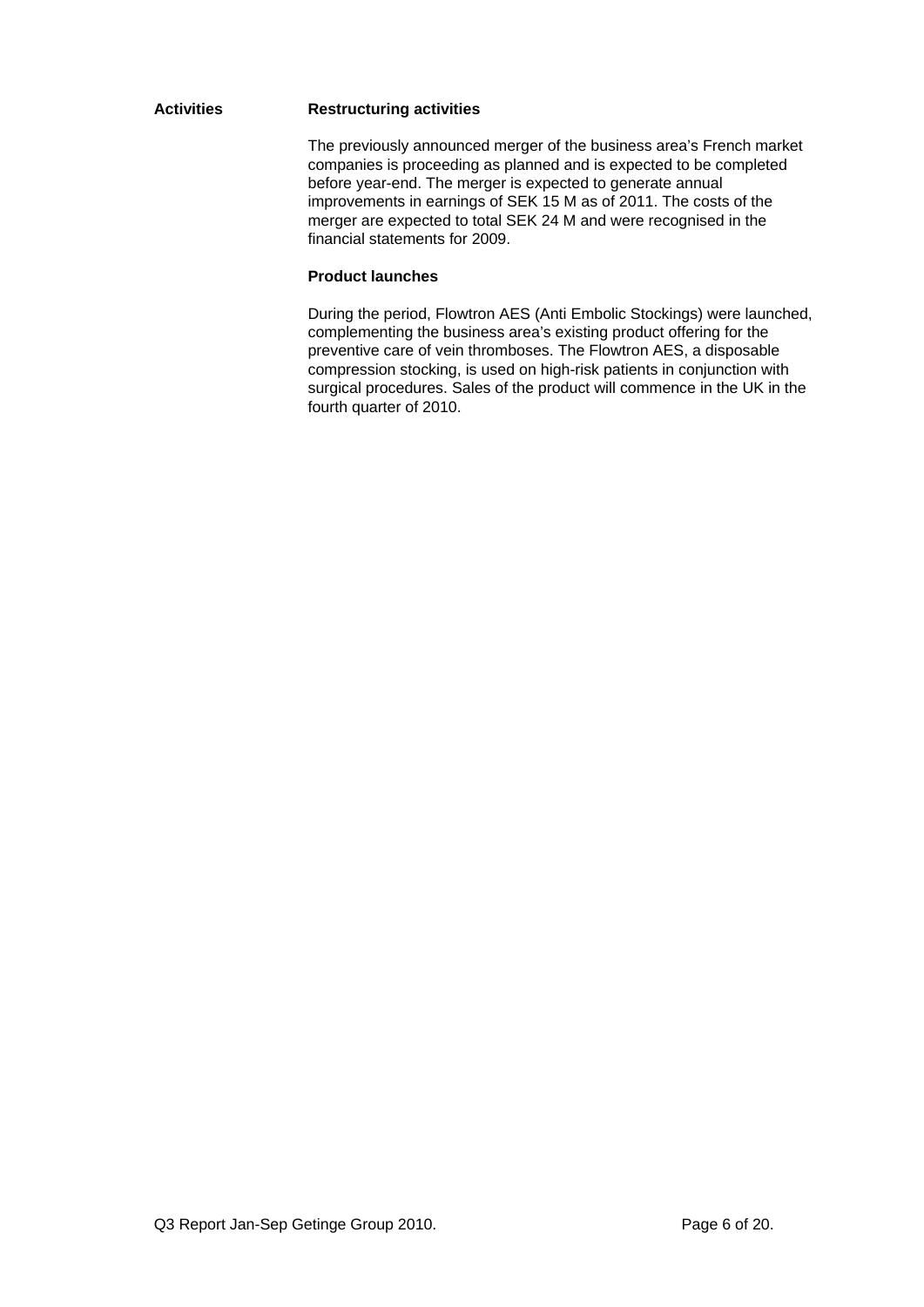### Business area Infection Control

#### **Orders received**

|                            | 2010           | 2009<br>Change adjusted for |            | 2010    |                              | 2009 Change adjusted for |
|----------------------------|----------------|-----------------------------|------------|---------|------------------------------|--------------------------|
| Orders received per market | Q <sub>3</sub> | Q 3 curr.flucs.&corp.acqs.  |            | 9 m on  | 9 mon curr.flucs.&corp.acqs. |                          |
| Europe                     | 530            | 593                         | -4.0%      | 1807    | 1922                         | 1.5%                     |
| USA and Canada             | 385            | 370                         | 3.7%       | 1 1 7 5 | 1 1 8 0                      | 5.3%                     |
| Asia and Australia         | 257            | 151                         | 66.8%      | 710     | 501                          | 41.4%                    |
| Rest of the world          | -4             | 16                          | $-120.0\%$ | 51      | 51                           | 1.4%                     |
| Business area total        | 168            | 130                         | 6.3%       | 3743    | 3654                         | 8.2%                     |

 Infection Control's orders received grew organically by 6.3% during the quarter. In Western European markets, volumes decreased somewhat led by the German-speaking markets. In North America, orders received rose, particularly from the hospital market. Orders from industrial customers in the Life Science market declined in North America. Orders received from the emerging markets continued to experience a strong trend, particularly in Asia and the Middle East.

#### **Results**

|                                                     | 2010           | 2009           | Change   | 2010    | 2009  | Change  | 2009      |
|-----------------------------------------------------|----------------|----------------|----------|---------|-------|---------|-----------|
|                                                     | Q <sub>3</sub> | Q <sub>3</sub> |          | 9 m on  | 9 mon |         | <b>FY</b> |
| Net sales, SEK million                              | 1 1 1 2        | 1 1 5 5        | $-3,7%$  | 3 2 6 6 | 3470  | $-5.9%$ | 5 0 9 4   |
| adjusted for currency flucs.& corp.acqs             |                |                | $-0,5%$  |         |       | $-0.4%$ |           |
| Gross profit                                        | 421            | 439            | $-4.1%$  | 1 2 2 2 | 1 307 | $-6.5%$ | 1945      |
| Gross margin %                                      | 37.9%          | 38,0%          | $-0,1%$  | 37,4%   | 37,7% | $-0.3%$ | 38,2%     |
| Operating cost, SEK million                         | $-254$         | $-303$         | $-16.2%$ | -875    | -948  | $-7.7%$ | $-1261$   |
| EBITA before restructuring and<br>integration costs | 171            | 140            | 22,1%    | 359     | 372   | $-3.5%$ | 700       |
| EBITA margin %                                      | 15,4%          | 12,1%          | 3.3%     | 11,0%   | 10,7% | 0.3%    | 13,7%     |
| Restructuring and integration<br>costs              | $-20$          | 0              |          | $-20$   | 0     |         | -85       |
| EBIT                                                | 147            | 136            | 8,1%     | 327     | 359   | -8.9%   | 599       |
| EBIT margin %                                       | 13,2%          | 11.8%          | 1.4%     | 10.0%   | 10,3% | $-0.3%$ | 11.8%     |

 EBITA before restructuring costs increased by slightly more than 22% to SEK 171 M (140) and the EBITA margin was a robust 15.4%. The improvement in profit was primarily the result of implemented efficiency enhancements and an improvement in the capacity utilisation rate in the business area's plants. Restructuring costs of SEK 20 M were charged to the quarter. The quarter's restructuring costs pertain to the closure of the business area's production unit in Peiting, Germany, which will cost SEK 20 M more than the amount that was provisioned in the business area's year-end report for the fourth quarter of 2009.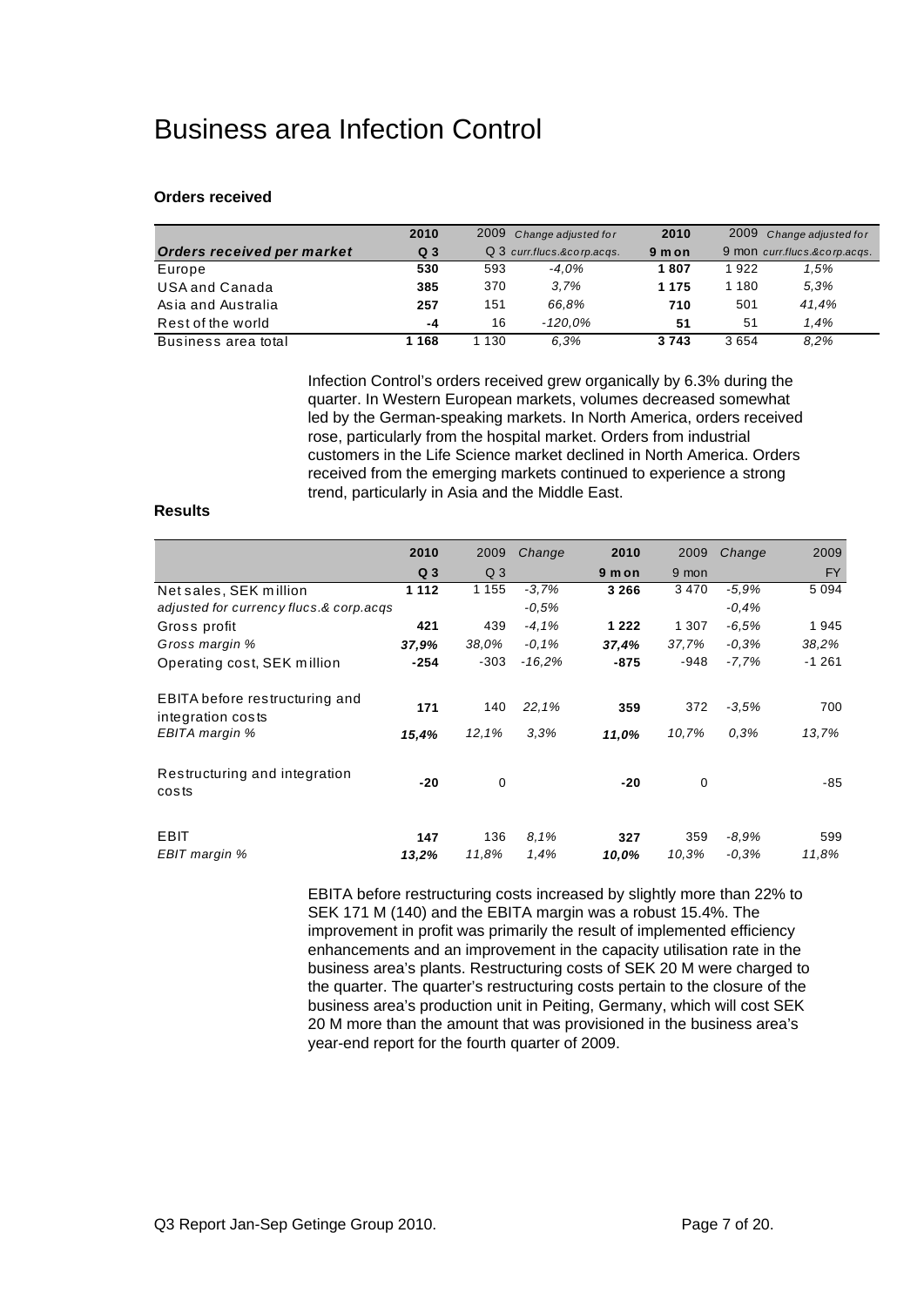#### **Activities Restructuring activities**

 The previously announced relocation of production from the business area's unit in Lynge, Denmark, to Getinge, Sweden will be completed as planned by year-end.

 The production relocation from Peiting, Germany, to Växjö, Sweden is expected to be completed during the first quarter of 2011. The final agreement with trade-union representatives concerning the discontinuation of production in Peiting has resulted in a higher cost of SEK 20 M than the amount that was provisioned for the purpose in the business area's 2009 year-end report. The additional cost of SEK 20 M was charged to the third quarter of 2010.

 The savings related to the aforementioned restructuring activities will amount to SEK 40 M annually as of 2011.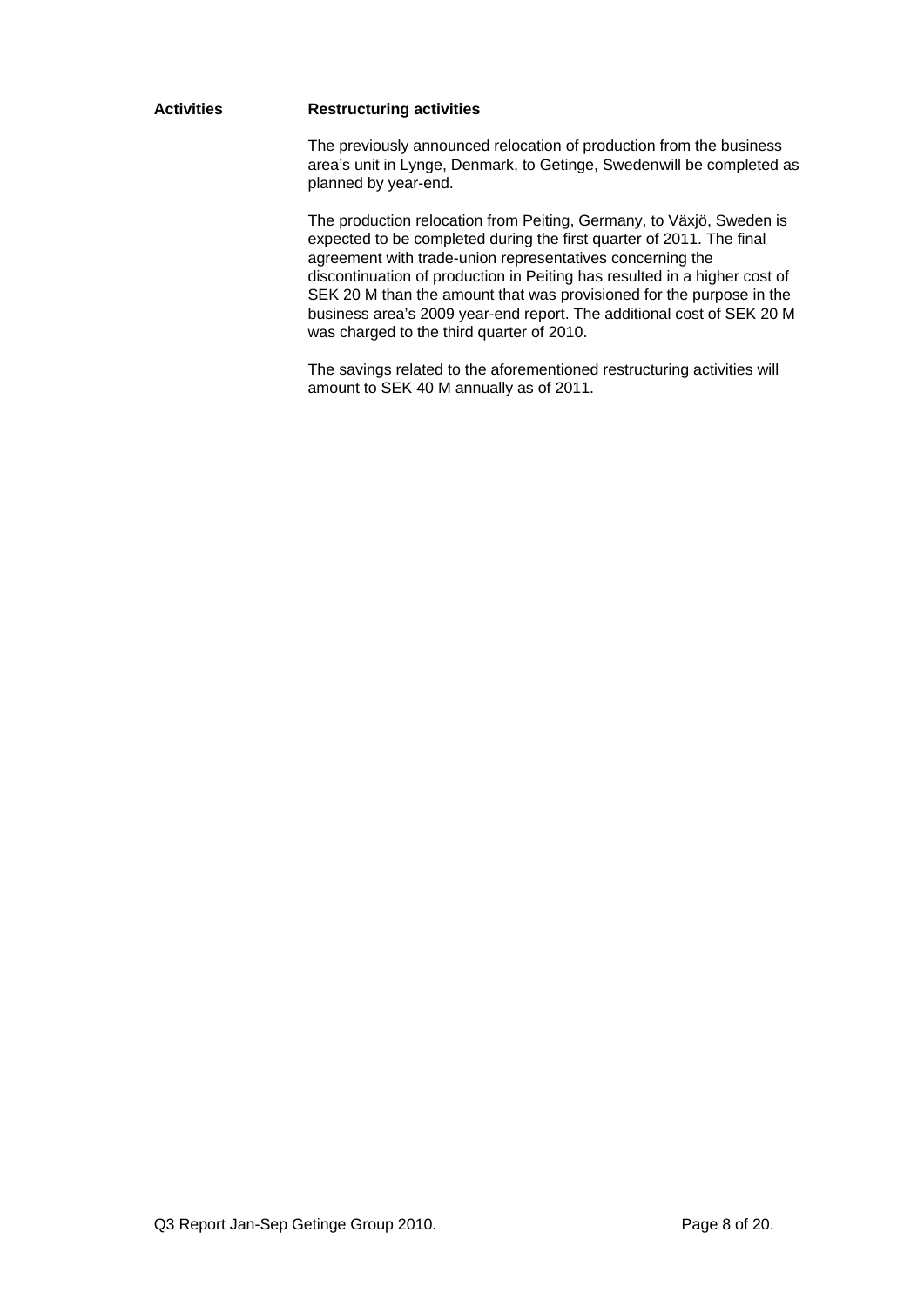### Other information

| <b>Accounting</b>                                          | This interim report was prepared for the Group in accordance with the<br>IAS 34 Interim Financial Reporting and the Swedish Annual Accounts<br>Act. For the Parent Company, the report was prepared in accordance<br>with the Swedish Annual Accounts and RFR 2.3.                                                                                                                                                                                                                                                                                                                                                                                                |
|------------------------------------------------------------|-------------------------------------------------------------------------------------------------------------------------------------------------------------------------------------------------------------------------------------------------------------------------------------------------------------------------------------------------------------------------------------------------------------------------------------------------------------------------------------------------------------------------------------------------------------------------------------------------------------------------------------------------------------------|
|                                                            | New accounting policies for 2010                                                                                                                                                                                                                                                                                                                                                                                                                                                                                                                                                                                                                                  |
|                                                            | In accordance with information in the Annual Report, Note 1, pertaining to<br>new accounting policies for 2010, a number of new standards and IFRIC<br>statements have been adopted from 1 January 2010.                                                                                                                                                                                                                                                                                                                                                                                                                                                          |
|                                                            | <b>Revised IFRS 3 Business Combinations</b><br>The standard gained legal force on 1 July 2009 and applies to financial<br>years beginning from that date. The standard contains amendments<br>relating to how future acquisitions shall be recognised with respect to<br>transaction costs, any conditional purchase considerations and<br>sequential acquisition. Further information is available in Note 1 in<br>Getinge AB's Annual Report for 2009.                                                                                                                                                                                                          |
|                                                            | IAS 27 Supplement to Consolidated and Separate Financial Statements.<br>The standard gained legal force on 1 July 2009, as a result of the<br>adoption of the amended IFRS 3 Business Combinations, and applies for<br>financial years beginning from that date. The supplement refers to<br>changes in IAS 27 pertaining, for example, to how changes in holdings<br>shall be recognised in cases when the Parent Company retains or loses<br>controlling influence of the owned company.<br>The Group applies the supplement from 1 January 2010. The application<br>will impact future reporting of changes in shareholdings made after the<br>effective date. |
|                                                            | The above supplement and other new supplements to standards and<br>IFRIC interpretations adopted by Getinge from 1 January 2010 have not<br>had any significant impact on the Group's financial statements during the<br>year.                                                                                                                                                                                                                                                                                                                                                                                                                                    |
|                                                            | As of 1 July 2010, Getinge will amend its recognition of defined-benefit<br>pension plans to the alternative in IAS 19, Employee Benefits, which<br>stipulates that actuarial gains and losses must be recognised as part of<br>other comprehensive income. In accordance with IAS 8, Getinge will<br>amend this recognition retroactively from the beginning of the comparison<br>period. The impact on shareholders' equity at 1 January 2009 was SEK<br>214 M after taxes, which has been recognised as a result of the amended<br>accounting policy comprising previously unrecognised actuarial gains and<br>losses.                                         |
|                                                            | In addition to the above, the accounting policies and calculation methods<br>have not significantly changed from those that were applied in the 2009<br>Annual Report.                                                                                                                                                                                                                                                                                                                                                                                                                                                                                            |
| <b>Nomination</b><br><b>Committee</b><br>Prior to 2011 AGM | Pursuant to a resolution by Getinge AB's 2005 Annual General Meeting,<br>the Nomination Commitee comprises Getinge's Chairman and<br>representatives for the five largest shareholders as of 31 August 2010,<br>and a representative for minor shareholders. This means that prior to the<br>2011 Annual General Meeting, Getinge's Nomination Committee<br>comprises: Carl Bennet, Carl Bennet AB; Marianne Nilsson, Swedbank<br>Robur AB; Bo Selling, Alecta; Anders Oscarsson, AMF; Pontus                                                                                                                                                                     |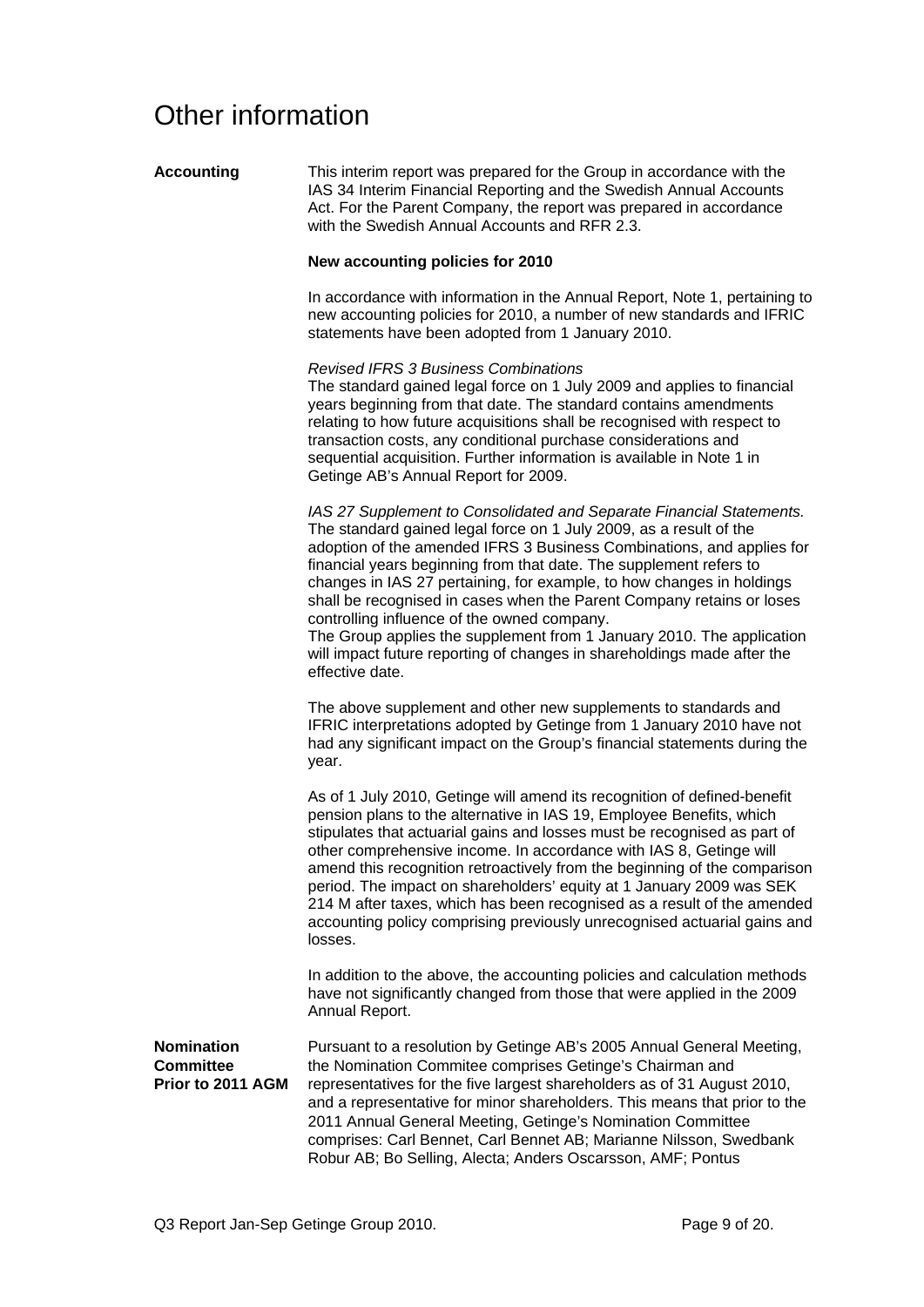Bergekrans, SEB Funds and Anders Olsson, representing minor shareholders.

 Shareholders who wish to submit proposals to Getinge's 2011 Nomination Committee can contact the Nomination Committee by e-mail: valberedningen@getinge.com, or by mail to: Getinge AB, Attn: Nomination Committee, Box 69, SE-310 44 GETINGE, SWEDEN.

**AGM** Getinge AB's Annual General Meeting will be held on 27 April 2011 at 4:00 p.m. at the Kongresshallen of Hotell Tylösund in Halmstad, Sweden. Shareholders who would like to have a matter addressed at the Annual General Meeting on 27 April 2011 can submit proposal to Getinge's Chairman by e-mail: arenden.bolagsstamma@getinge.com or by mail to Getinge AB Attn: AGM items, Box 69, SE-310 44 GETINGE, SWEDEN. To ensure inclusion in the announcement for the AGM and thus in the AGM agenda, proposals must be received by Getinge not later than 9 March 2010.

**Risk management** Political decisions altering the healthcare reimbursement system represent the single greatest risk to the Getinge Group. The risk to the Group as a whole is limited by the fact that Getinge is active in a large number of countries. The Group's operational risks are limited, since as a rule its customers' operations are funded directly or indirectly from public funds. The Group's Risk Management team works continuously to minimise the risk of production disruptions.

> *Financial risk management.* Getinge is exposed to a number of financial risks in its operations. "Financial risks" refer primarily to risks related to currency and interest rates as well as credit risks. Risk management is regulated by a financial policy established by the Board of Directors. The ultimate responsibility for managing the Group's financial risks and developing methods and principles of financial risk management lies with Group management and the treasury function. The main financial risks to which the Group is exposed are currency risks, interest-rate risks, and credit and counterparty risks.

**Forward-looking** This report contains forward-looking information based on the current **information** expectations of the Getinge Group's management. Although management deems that the expectations presented by such forwardlooking information are reasonable, no guarantee can be given that these expectations will prove correct. Accordingly, the actual future outcome could vary considerably compared with what is stated in the forwardlooking information, due to such factors as changed conditions regarding finances, market and competition, changes in legal requirements and other political measures, and fluctuations in exchange rates.

#### **Next report** The next report from the Getinge Group (fourth quarter 2010) will be published on 26 January 2011.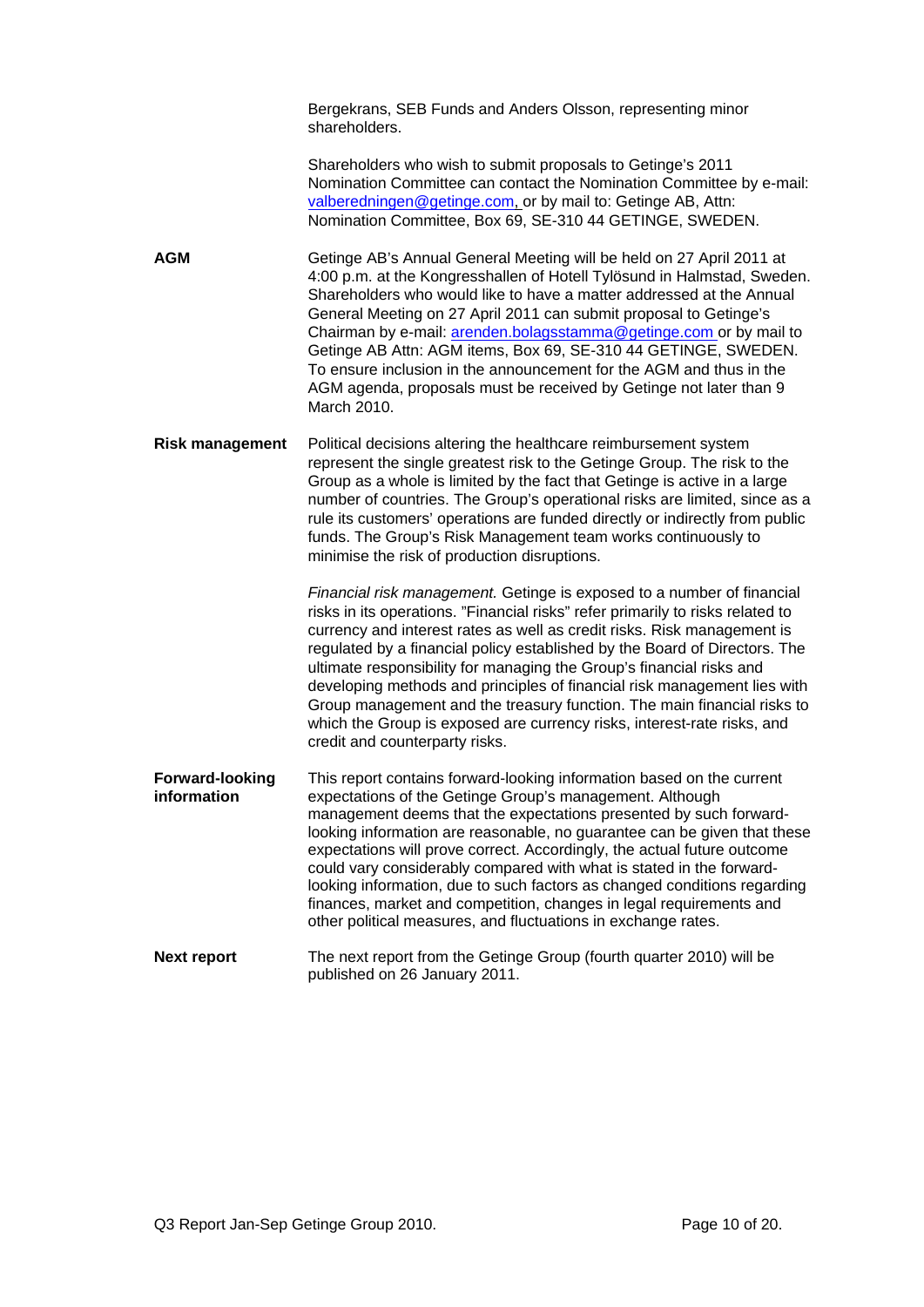**Teleconference** A telephone conference will be held today at 3:00 p.m. (Swedish time) with Johan Malmquist, CEO, and Ulf Grunander, CFO.

> To participate, please call: In Sweden + 46 (0)8 506 269 30 (always use the area code) UK: + 44 207 108 6303

 Agenda 2:45 p.m. Call the conference number 3:00 p.m. Review of the interim report 3:20 p.m. Questions 4:00 p.m. End

 A recorded version of the conference will be available for five working days at the following numbers: Sweden: +46 (0)8 506 269 49 UK: +44 207 750 99 28 Code: 247727#

 During the telephone conference, a presentation will be held. To gain access to this presentation, please click on the following link:

https://www.anywhereconference.com/?Conference=108247727&PIN=59 7786

The Board of Directors and CEO assure that the interim report provides a true and fair overview of the Parent Company and the Group's operations, position and earnings and describes the material risks and uncertainties faced by the Parent Company and the Group.

Getinge, 19 October 2010

Carl Bennet Johan Bygge Rolf Ekedahl *Chairman*  Sten Börjesson Carola Lemne Cecilia Daun Wennborg Daniel Moggia Johan Stern Johan Malmquist *CEO* 

> Getinge AB Box 69, SE-310 44 Getinge, Sweden Tel: +46 (0)10 335 00 00. Fax: +46 (0)35-549 52 E-mail: info@getinge.com Corp. Reg. No: 556408-5032 www.getingegroup.com

*The information given here is information that Getinge AB is obligated to publish under the Securities Exchange and Clearing Operations Act and/or the Financial Instruments Trading Act.*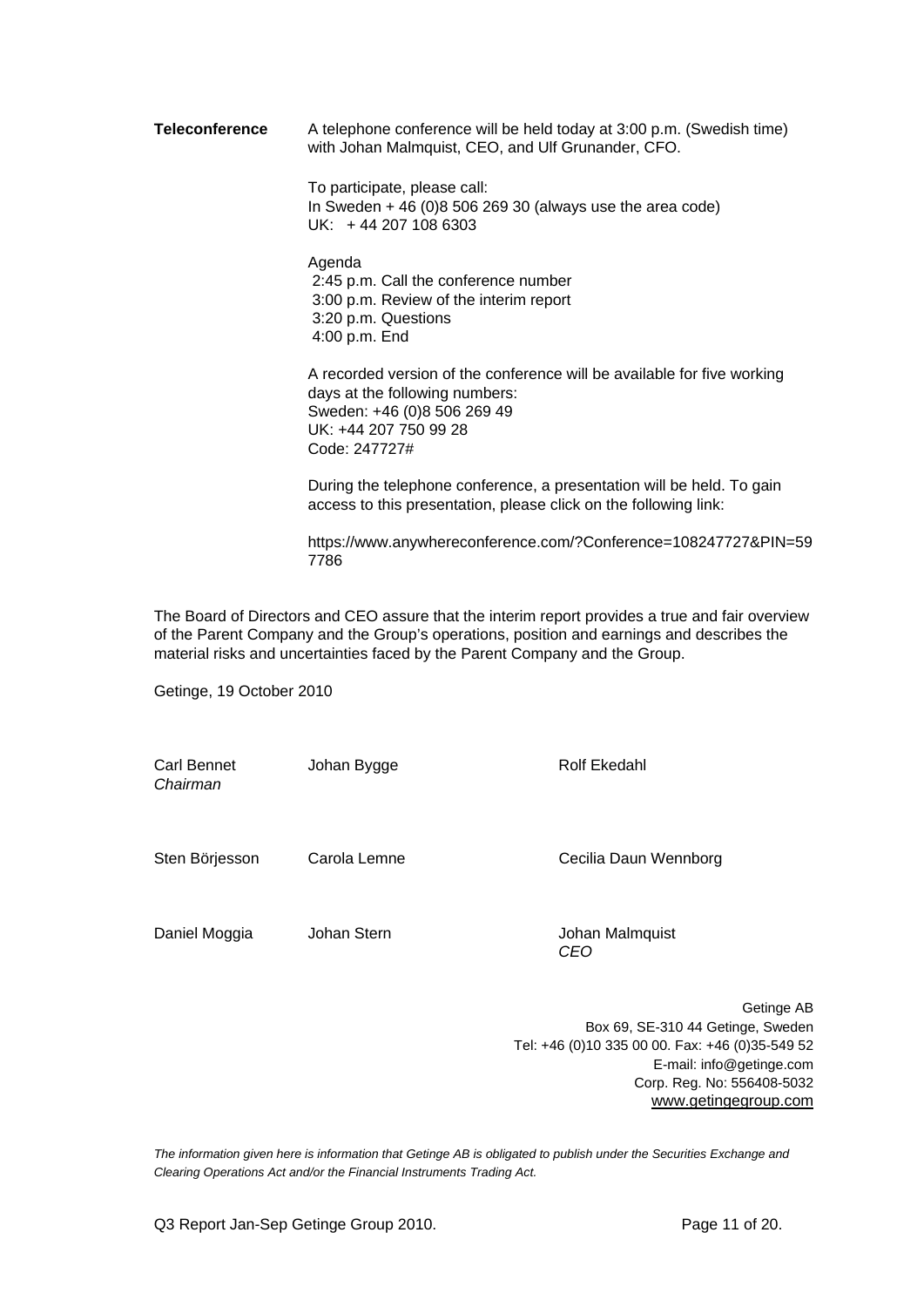### Consolidated Income statement

|                                           | 2010           | 2009           | Change   | 2010    | 2009    | Change   | 2009      |
|-------------------------------------------|----------------|----------------|----------|---------|---------|----------|-----------|
| <b>SEK million</b>                        | Q <sub>3</sub> | Q <sub>3</sub> |          | 9 mon   | 9 mon   |          | <b>FY</b> |
| Net sales                                 | 5019           | 5 2 9 4        | $-5,2%$  | 15 531  | 15 971  | $-2,8%$  | 22 816    |
| Cost of goods sold                        | $-2392$        | $-2605$        | $-8,2%$  | $-7585$ | $-8100$ | $-6,4%$  | $-11564$  |
| Gross profit                              | 2627           | 2689           | $-2,3%$  | 7946    | 7871    | 1,0%     | 11 252    |
| Gross margin                              | 52,3%          | 50,8%          | 1,5%     | 51,2%   | 49,3%   | 1,9%     | 49,3%     |
| Selling expenses                          | $-1142$        | $-1193$        | $-4,3%$  | $-3562$ | $-3736$ | $-4,7%$  | $-4957$   |
| Administrative expenses                   | $-526$         | $-560$         | $-6,1%$  | $-1695$ | $-1713$ | $-1,1%$  | $-2333$   |
| Research & development costs <sup>1</sup> | $-117$         | $-132$         | $-11,4%$ | $-337$  | $-423$  | $-20,3%$ | $-539$    |
| Restructuring and integration costs       | $-22$          | $-68$          | $-67,6%$ | $-63$   | $-143$  | $-55,9%$ | $-336$    |
| Other operating income and expenses       | 6              | 0              |          | 58      | $-2$    |          | $-17$     |
| Operating profit <sup>2</sup>             | 826            | 736            | 12,2%    | 2 3 4 7 | 1854    | 26,6%    | 3070      |
| Operating margin                          | 16,5%          | 13,9%          | 2,6%     | 15,1%   | 11,6%   | 3,5%     | 13,5%     |
| Financial Net, SEK <sup>3</sup>           | $-141$         | $-164$         |          | $-435$  | $-290$  |          | $-436$    |
| <b>Profit before tax</b>                  | 685            | 572            | 19,8%    | 1912    | 1564    | 22,3%    | 2634      |
| Taxes                                     | $-189$         | $-160$         |          | $-526$  | $-438$  |          | $-720$    |
| Net profit                                | 496            | 412            | 20,4%    | 1 3 8 6 | 1 1 2 6 | 23,1%    | 1914      |
| Attributable to:                          |                |                |          |         |         |          |           |
| Parent company's shareholders             | 496            | 409            |          | 1 3 8 3 | 1 1 2 3 |          | 1911      |
| Minority interest                         | $\mathbf 0$    | 3              |          | 3       | 3       |          | 3         |
| Net profit                                | 496            | 412            |          | 1 3 8 6 | 1 1 2 6 |          | 1914      |
| Earnings per share, SEK <sup>4</sup>      | 2,08           | 1,72           | 20,4%    | 5,80    | 4,71    | 23,1%    | 8,02      |

*1 Development costs totalling SEK 517 million (416) have been capitalised during the year, of which 167 million (147) in the quarter*

*2 Operating profit is charged with*

| - amort. Intangibles on acquired      | $-127$ | $-129$ | -384   | $-403$  | $-527$   |
|---------------------------------------|--------|--------|--------|---------|----------|
| companies                             |        |        |        |         |          |
| — amort. intangibles                  | -59    | -47    | $-167$ | $-133$  | $-177$   |
| — depr. on other fixed assets         | $-167$ | $-161$ | -499   | $-507$  | $-672$   |
|                                       | $-353$ | $-337$ | -1 050 | $-1043$ | $-1.376$ |
| 3 Financial net income                |        |        |        |         |          |
| — currency gains                      | 0      | 0      | 0      | 228     | 228      |
| - net of interest incomes, interest   |        |        |        |         |          |
| expenses and other financial expenses | $-141$ | $-164$ | $-435$ | $-518$  | $-664$   |
|                                       | $-141$ | $-164$ | $-435$ | $-290$  | -436     |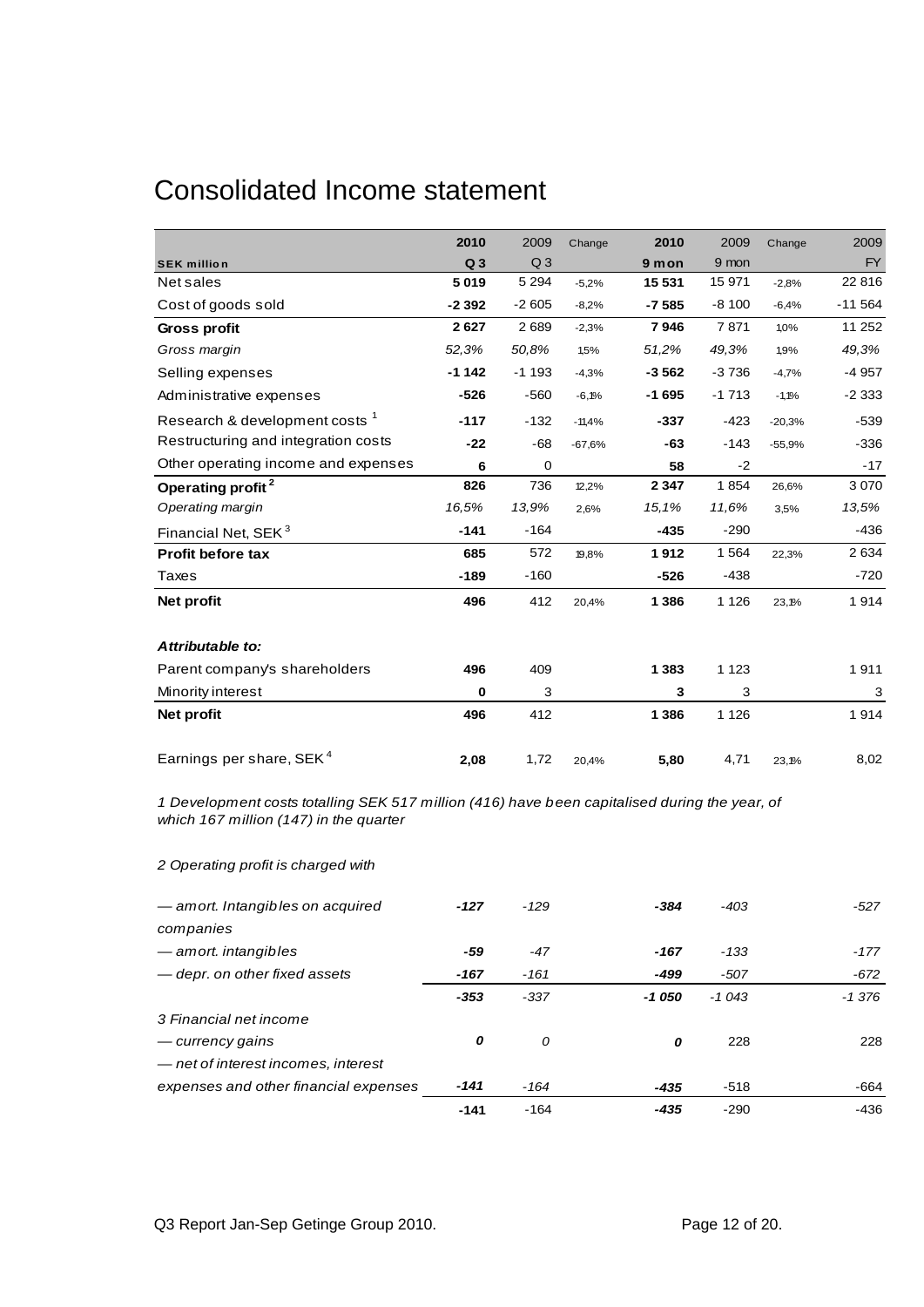## Comprehensive earnings statement

|                                             | 2010           | 2009           | 2010    | 2009    |
|---------------------------------------------|----------------|----------------|---------|---------|
| <b>SEK million</b>                          | Q <sub>3</sub> | Q <sub>3</sub> | 9 mon   | 9 mon   |
| <b>Profit for the period</b>                | 496            | 412            | 1 386   | 1 1 2 6 |
| Other comprehensive earnings                |                |                |         |         |
| <b>Translation differences</b>              | $-1205$        | $-940$         | $-1104$ | $-454$  |
| Cash-flow hedges                            | 446            | 737            | 150     | 1 0 6 5 |
| Actuarial gains/losses<br>pension liability | -7             | $-17$          | $-21$   | $-52$   |
| Income tax related to other partial         |                |                |         |         |
| result items                                | $-117$         | $-189$         | $-35$   | $-265$  |
| Other comprehensive earnings for the        |                |                |         |         |
| period, net after tax                       | $-883$         | $-409$         | $-1010$ | 294     |
| Total comprehensive earnings for the        | $-387$         | 3              | 376     | 1420    |
|                                             |                |                |         |         |
| Comprehensive earnings attributable to:     |                |                |         |         |
| Parent Company shareholders                 | -387           | 3              | 373     | 1417    |
| Minority interest                           | 0              | 0              | 3       | 3       |

## Quarterly results

|                    | 2008           | 2008     | 2009           | 2009           | 2009           | 2009    | 2010           | 2010           | 2010           |
|--------------------|----------------|----------|----------------|----------------|----------------|---------|----------------|----------------|----------------|
| <b>SEK million</b> | Q <sub>3</sub> | $Q_4$    | Q <sub>1</sub> | Q <sub>2</sub> | Q <sub>3</sub> | $Q_4$   | Q <sub>1</sub> | Q <sub>2</sub> | Q <sub>3</sub> |
| <b>Net sales</b>   | 4 2 9 1        | 6423     | 5 1 5 3        | 5 5 2 4        | 5 2 9 4        | 6845    | 4863           | 5649           | 5019           |
| Cost of goods sold | $-2276$        | $-3.362$ | $-2622$        | $-2873$        | $-2605$        | $-3464$ | $-2353$        | $-2840$        | $-2.392$       |
| Gross profit       | 2015           | 3 0 6 1  | 2 5 3 1        | 2651           | 2689           | 3 3 8 1 | 2510           | 2809           | 2627           |
| Operating cost     | $-1496$        | $-1801$  | $-2047$        | $-2016$        | $-1953$        | $-2165$ | $-1809$        | $-1989$        | $-1801$        |
| Operating profit   | 518            | 1 2 6 0  | 484            | 635            | 736            | 1 2 1 6 | 701            | 820            | 826            |
| Financial net      | $-190$         | $-204$   | 46             | $-172$         | $-164$         | $-146$  | $-150$         | $-145$         | $-141$         |
| Profit before tax  | 328            | 1 0 5 6  | 530            | 463            | 572            | 1 0 7 0 | 551            | 675            | 685            |
| Taxes              | -93            | $-298$   | $-148$         | $-130$         | $-160$         | $-282$  | $-151$         | $-185$         | $-189$         |
| Profit after tax   | 235            | 758      | 382            | 333            | 412            | 788     | 400            | 490            | 496            |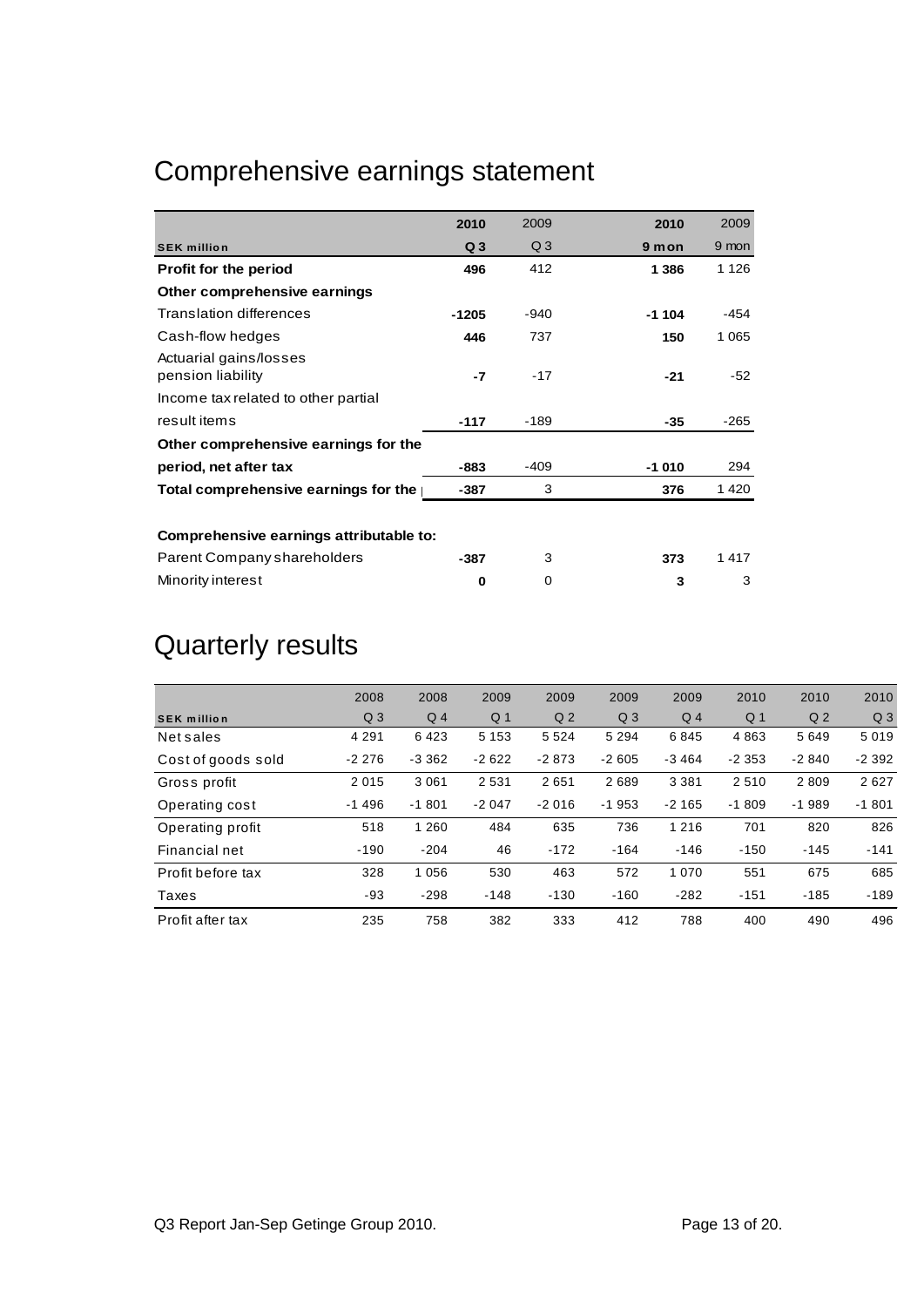### Consolidated Balance sheet

|                                               | 2010     | 2009    | 2009    |
|-----------------------------------------------|----------|---------|---------|
| <b>Assets</b><br><b>SEK million</b>           | $30$ sep | 30 sep  | 31 dec  |
| Intangible fixed assets                       | 19 202   | 19 941  | 20 353  |
| Tangible fixed assets                         | 3 2 2 2  | 3579    | 3674    |
| Financial assets                              | 981      | 1434    | 1 1 3 5 |
| Stock-in-trade                                | 4 0 4 5  | 4 6 2 2 | 4 1 5 6 |
| Current receivables                           | 5933     | 6 1 6 4 | 6791    |
| Cash and cash equivalents                     | 1 2 1 0  | 1 533   | 1 3 8 9 |
| <b>Total assets</b>                           | 34 593   | 37 273  | 37 498  |
|                                               |          |         |         |
| <b>Shareholders' equity &amp; Liabilities</b> |          |         |         |
| Shareholders' equity                          | 12 445   | 11 738  | 12 7 26 |
| Long-term liabilities                         | 15 990   | 19 973  | 19 330  |
| <b>Current liabilities</b>                    | 6 1 5 8  | 5 5 6 2 | 5 4 4 2 |
| <b>Total Equity &amp; Liabilities</b>         | 34 593   | 37 273  | 37 498  |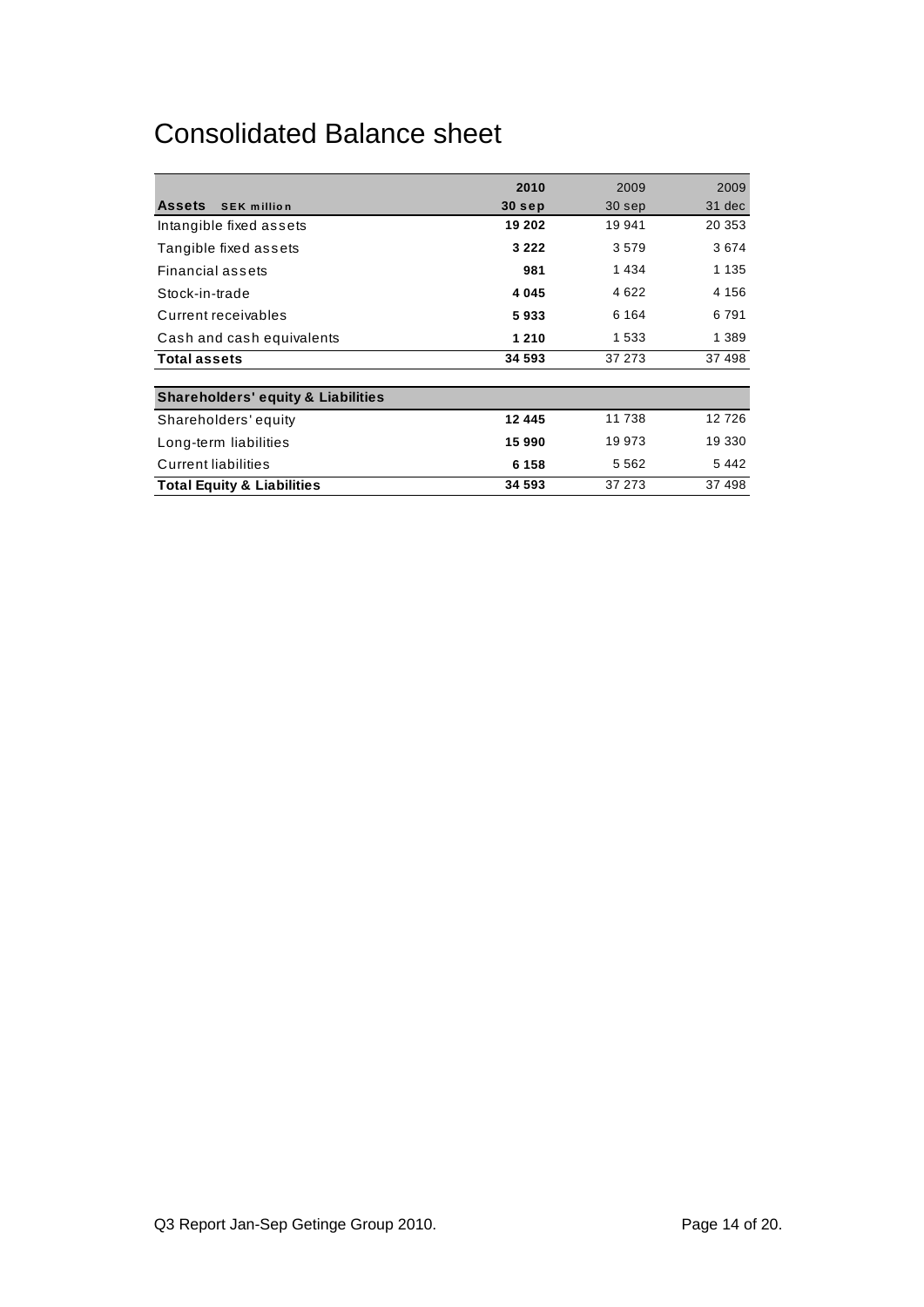### Consolidated Cash flow statement

|                                                | 2010           | 2009           | 2010    | 2009    | 2009      |
|------------------------------------------------|----------------|----------------|---------|---------|-----------|
| <b>SEK million</b>                             | Q <sub>3</sub> | Q <sub>3</sub> | 9 m on  | 9 mon   | <b>FY</b> |
| <b>Current activities</b>                      |                |                |         |         |           |
| <b>EBITDA</b>                                  | 1 1 7 9        | 1 0 7 2        | 3 3 9 6 | 2896    | 4 4 4 6   |
| <b>Restructuring Cost expenses</b>             | 22             | 68             | 63      | 143     | 336       |
| Restructuring costs paid                       | $-22$          | $-64$          | $-110$  | $-117$  | $-202$    |
| Adjustment for items not included in cash flow | 3              | 11             | 27      | 17      | 41        |
| Financial items                                | $-141$         | $-164$         | $-435$  | $-518$  | $-664$    |
| Currency gain                                  | $\bf{0}$       | $\Omega$       | 0       | 228     | 228       |
| Taxes paid                                     | $-167$         | $-104$         | $-433$  | $-342$  | $-653$    |
| Cash flow before changes in working capital    | 874            | 819            | 2 5 0 8 | 2 3 0 7 | 3532      |
| Changes in working capital                     |                |                |         |         |           |
| Stock-in-trade                                 | 10             | $-51$          | $-206$  | $-598$  | -6        |
| <b>Current receivables</b>                     | $-35$          | 45             | 799     | 1 2 1 2 | 745       |
| <b>Current operating liabilities</b>           | -127           | -194           | -61     | $-591$  | $-271$    |
| <b>Cash flow from operations</b>               | 722            | 619            | 3 0 4 0 | 2 3 3 0 | 4 0 0 0   |
|                                                |                |                |         |         |           |
| Investments                                    |                |                |         |         |           |
| Acquisition of subsidiaries                    | 0              | 0              | $-10$   | $-5050$ | $-5072$   |
| Other acqusition expenses                      | $\bf{0}$       | $-66$          | 0       | $-457$  | $-484$    |
| Capitalized development costs                  | -167           | $-146$         | -517    | $-416$  | -585      |
| Rental equipment                               | $-50$          | $-42$          | $-146$  | $-167$  | $-249$    |
| Investments in tangible fixed assets           | $-145$         | $-196$         | $-440$  | $-647$  | $-907$    |
| <b>Cash flow from investments</b>              | -362           | $-450$         | $-1113$ | $-6737$ | $-7297$   |
| <b>Financial activities</b>                    |                |                |         |         |           |
| Change in interest-bearing debt                | $-1956$        | $-1510$        | $-2620$ | 3750    | 2712      |
| Change in long-term receivables                | $\mathbf{2}$   | $-55$          | 57      | 113     | 119       |
| Dividend paid                                  | $\bf{0}$       | $\Omega$       | $-655$  | $-572$  | $-572$    |
| <b>Cash flow from financial activities</b>     | $-1954$        | $-1565$        | $-3218$ | 3 2 9 1 | 2 2 5 9   |
|                                                |                |                |         |         |           |
| Cash flow for the period                       | $-1594$        | $-1.396$       | $-1291$ | $-1116$ | $-1038$   |
| Cash and cash equivalents at begin of the year | 1 3 7 1        | 1733           | 1 3 8 9 | 1 506   | 1 506     |
| <b>Translation differences</b>                 | 1433           | 1 1 9 6        | 1 1 1 2 | 1 1 4 3 | 921       |
| Cash and cash equivalents at end of the period | 1 2 1 0        | 1 5 3 3        | 1 2 1 0 | 1 5 3 3 | 1 389     |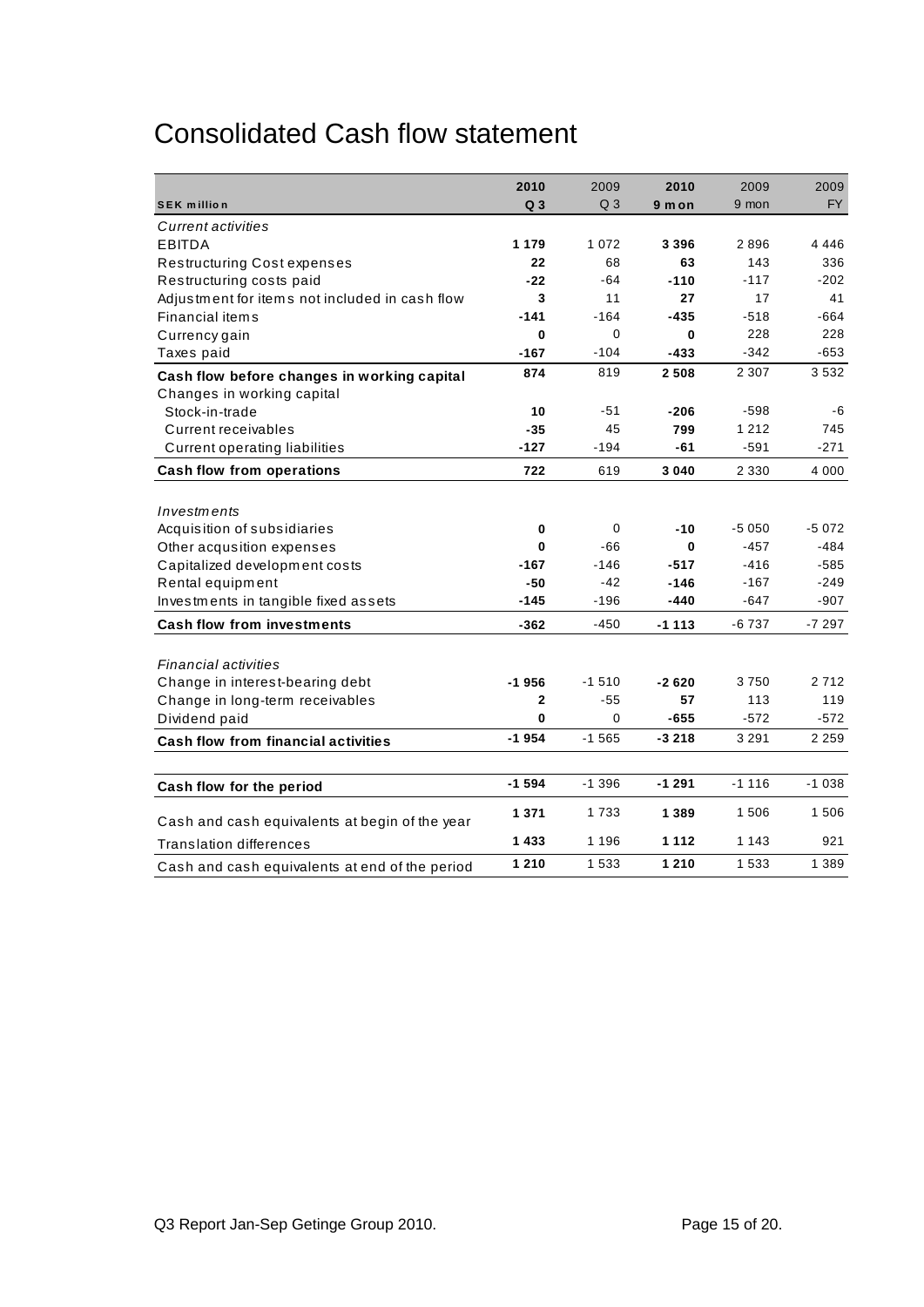### Consolidated Net interest-bearing debt

|                                           | 2010    | 2009     | 2009    |
|-------------------------------------------|---------|----------|---------|
| <b>SEK million</b>                        | 30 sep  | 30 sep   | 31 dec  |
| Debt to credit institutions               | 13 575  | 16 966   | 16 052  |
| Provisions for pensions, interest-bearing | 1 2 8 8 | 1417     | 1 4 0 9 |
| Less liquid funds                         | $-1210$ | $-1.533$ | -1 389  |
| Net interest-bearing debt                 | 13 653  | 16850    | 16 072  |

## Changes to shareholders' equity

|                             |               | <b>Other</b> |                 |                       |              |                  |              |
|-----------------------------|---------------|--------------|-----------------|-----------------------|--------------|------------------|--------------|
|                             |               | contributed  |                 | <b>Profit brought</b> |              | <b>Minority</b>  | <b>Total</b> |
| <b>SEK million</b>          | Share capital | capital      | <b>Reserves</b> | forward               | <b>Total</b> | <b>interests</b> | equity       |
| Opening balance on          | 107           | 5972         | $-572$          | 5 1 4 5               | 10 652       | 24               | 10 676       |
| 1 January 2009              |               |              |                 |                       |              |                  |              |
| Changed accounting          |               |              |                 | 214                   | 214          |                  | 214          |
| principle pension liability |               |              |                 |                       |              |                  |              |
| Increase in share capital   | 12            | $-12$        |                 |                       | 0            |                  | 0            |
| Dividend                    |               |              |                 | $-572$                | $-572$       |                  | $-572$       |
| Total comprehensive         |               |              |                 |                       |              |                  |              |
| earnings for the period     |               |              | 331             | 1 0 8 6               | 1417         | 3                | 1420         |
| Closing balance on          | 119           | 5960         | $-241$          | 5873                  | 11 711       | 27               | 11 738       |
| 30 September 2009           |               |              |                 |                       |              |                  |              |
|                             |               |              |                 |                       |              |                  |              |
| Opening balance on          | 119           | 5 9 6 0      | 139             | 6484                  | 12702        | 24               | 12726        |
| 1 January 2009              |               |              |                 |                       |              |                  |              |
| Dividend                    |               |              |                 | $-655$                | $-655$       | $-2$             | $-657$       |
| Total comprehensive         |               |              |                 |                       |              |                  |              |
| earnings for the period     |               |              | $-995$          | 1 3 6 8               | 373          | 3                | 376          |
| Closing balance on          | 119           | 5960         | -856            | 7 197                 | 12 4 20      | 25               | 12 4 4 5     |
| 30 September 2010           |               |              |                 |                       |              |                  |              |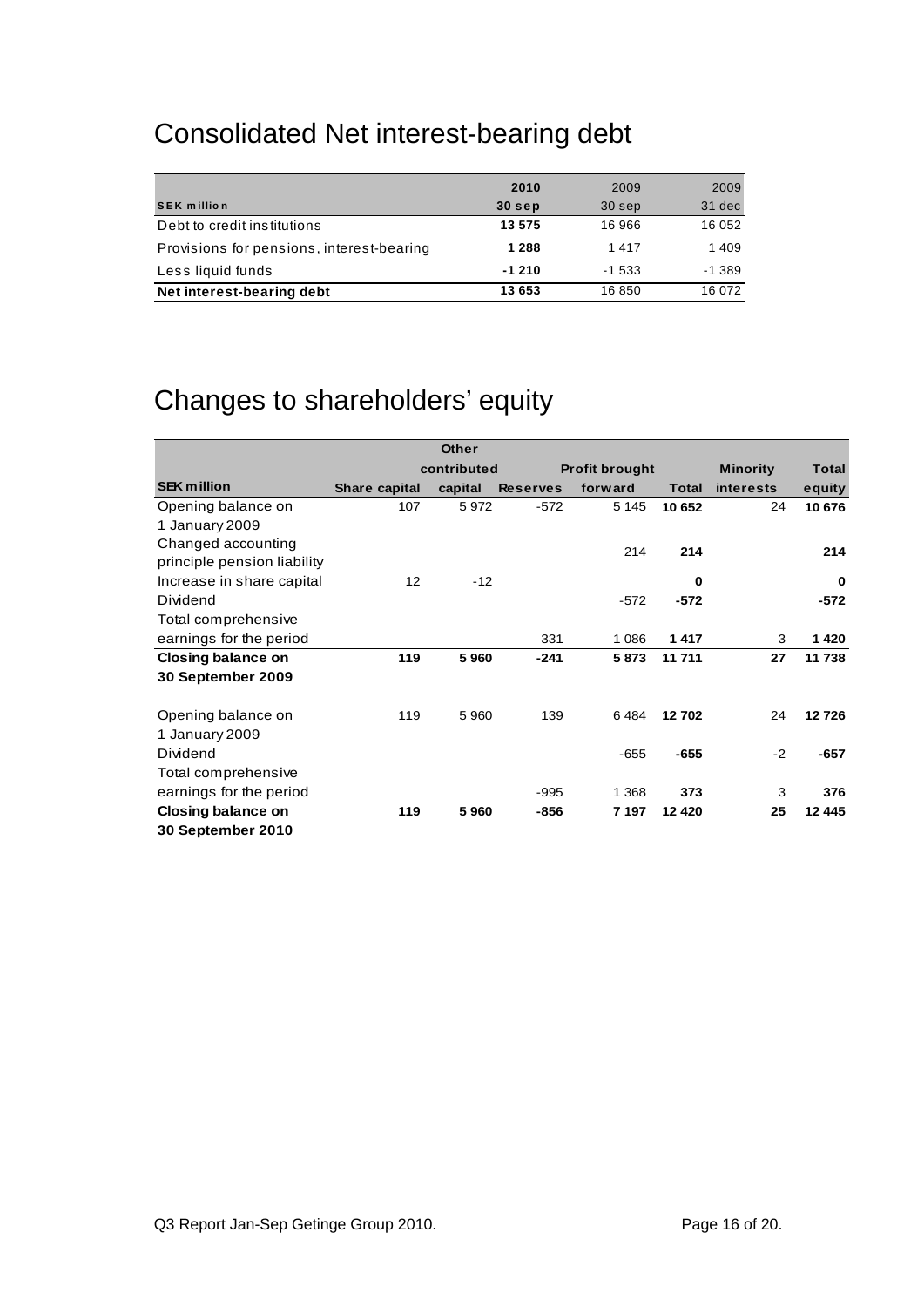## Key figures

|                                                 | 2010           |                 | 2009 Change | 2008           | 2010            |         | 2009 Change | 2008            | 2009      |
|-------------------------------------------------|----------------|-----------------|-------------|----------------|-----------------|---------|-------------|-----------------|-----------|
|                                                 | Q <sub>3</sub> | Q <sub>3</sub>  |             | Q <sub>3</sub> | 9 mon           | 9 mon   |             | 9 mon           | <b>FY</b> |
| Orders received, SEK million                    | 5 1 2 7        |                 | 5 509 -6,9% | 4 6 24         | 16 331          | 16 590  | $-1,6%$     | 13802           | 23 0 36   |
| adjusted for currency flucs.& corp.acqs         |                |                 | $-3,7%$     |                |                 |         | 3,3%        |                 |           |
| Net sales, SEK million                          | 5019           | 5 2 9 4         | $-5,2%$     | 4 2 9 0        | 15 5 31         | 15 971  | $-2,8%$     | 12 849          | 22816     |
| adjusted for currency flucs.& corp.acqs         |                |                 | $-1,8%$     |                |                 |         | 2,3%        |                 |           |
| EBITA before restructuring- and integration     |                |                 |             |                |                 |         |             |                 |           |
| costs<br>EBITA margin before restructuring- and | 975            | 933             | 4,5%        | 626            | 2794            | 2 4 0 0 | 16,4%       | 2 0 0 1         | 3933      |
| integration costs                               | 19,4%          | 17,6%           | 1,8%        | 14,6%          | 18,0%           | 15,0%   | 3,0%        | 15,6%           | 17,2%     |
| Restructuring and integration costs             | 22             | 68              |             | 27             | 63              | 143     |             | 147             | 336       |
| <b>EBITA</b>                                    | 953            | 865             | 10,2%       | 597            | 2731            | 2 2 5 7 | 21,0%       | 1854            | 3597      |
| <b>EBITA</b> margin                             | 19,0%          | 16,3%           | 2,7%        | 13,9%          | 17,6%           | 14,1%   | 3,5%        | 14,4%           | 15,8%     |
|                                                 |                |                 |             |                |                 |         |             |                 |           |
| Earnings per share after full tax, SEK          | 2,08           |                 | 1,72 20,4%  | 0,98           | 5,80            | 4,71    | 23,1%       | 3,20            | 8,02      |
| Number of shares, thousands                     |                | 238 323 238 323 |             | 214 491        | 238 323 238 323 |         |             | 214 491 238 323 |           |
| Interest cover, multiple                        |                |                 |             |                | 6,5             | 5,0     | 1,5         | 4,0             | 5,5       |
| Operating capital, SEK million                  |                |                 |             |                | 27806           | 24 0 26 | 15,7%       | 16 681          | 23 771    |
| Return on operating capital, per cent           |                |                 |             |                | 13,7%           | 13,4%   | 0.3%        | 15,4%           | 13,3%     |
| Return on equity, per cent                      |                |                 |             |                | 17,2%           | 18,0%   | $-0.8%$     | 20,9%           | 16,4%     |
| Net debt/equity ratio, multiple                 |                |                 |             |                | 1,10            | 1,44    | $-0,34$     | 1,80            | 1,26      |
| Cash Conversion                                 |                |                 |             |                | 89,5%           | 80,5%   | 9,0%        | 57,2%           | 90,0%     |
| Equity/assets ratio, per cent                   |                |                 |             |                | 36,0%           | 31,5%   | 4,5%        | 27,4%           | 33,9%     |
| Equity per share, SEK                           |                |                 |             |                | 52,10           | 49,10   |             | 37,50           | 53,30     |

### Five-year review

|                    | 2010   | 2009    | 2008                 | 2007   | 2006     |
|--------------------|--------|---------|----------------------|--------|----------|
| <b>SEK million</b> | 30 sep |         | 30 sep 30 sep 30 sep |        | $30$ sep |
| <b>Net Sales</b>   | 15 531 | 15 971  | 12849                | 11 288 | 9 0 0 6  |
| Profit before tax  | 1 386  | 1 1 2 6 | 765                  | 620    | 686      |
| Earnings per share | 5.80   | 4.71    | 3.20                 | 3.07   | 3.38     |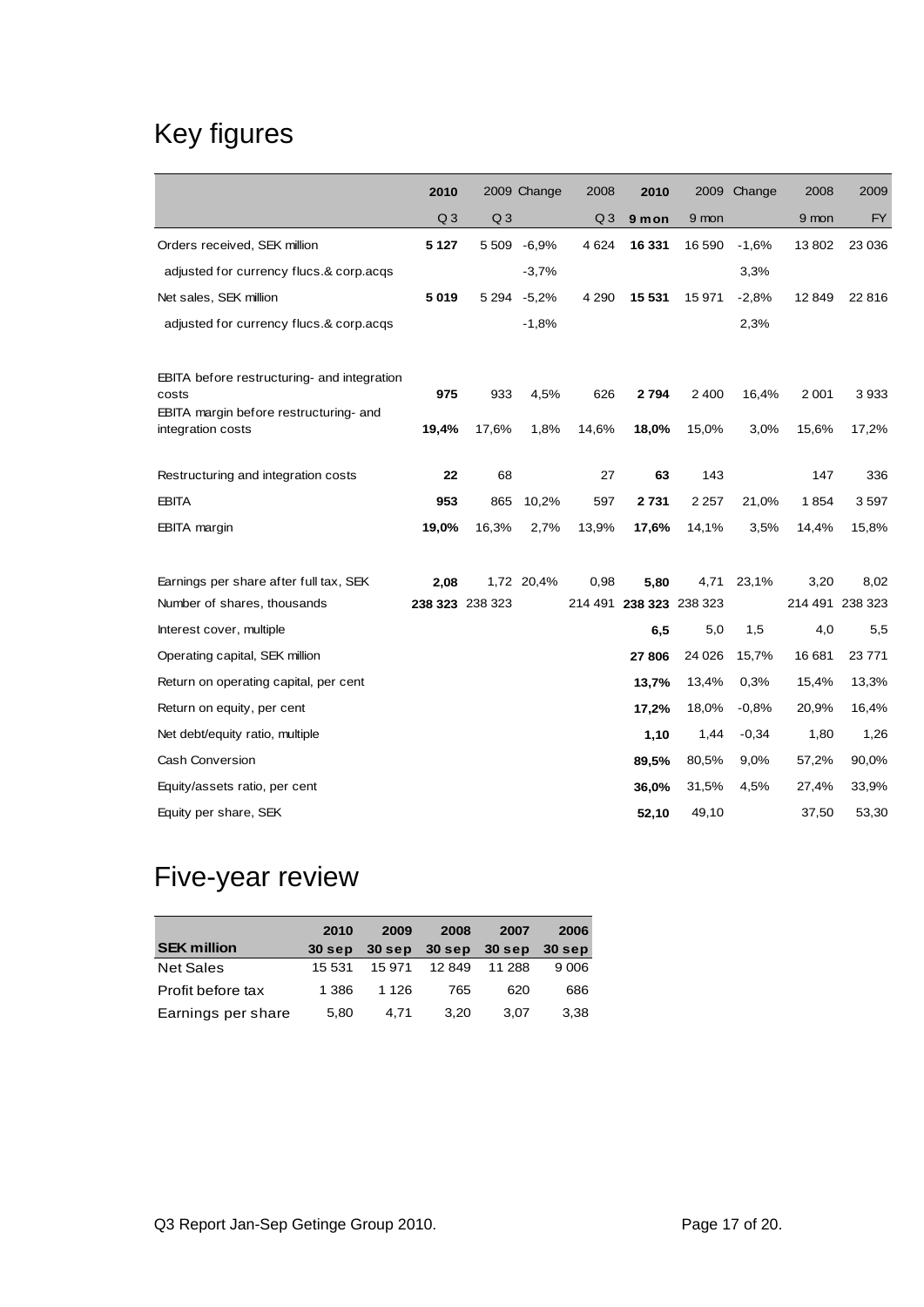### Income statement for the parent company

|                              | 2010           | 2009           | 2010   | 2009   | 2009      |
|------------------------------|----------------|----------------|--------|--------|-----------|
| <b>M</b> kr                  | Q <sub>3</sub> | Q <sub>3</sub> | 9 m on | 9 mon  | <b>FY</b> |
| Administrative expenses      | -26            | $-32$          | -94    | -88    | $-124$    |
| <b>Operating profit</b>      | -26            | $-32$          | -94    | -88    | $-124$    |
| Financial net                | 711            | 299            | 795    | 900    | 1453      |
| Profit after financial items | 685            | 267            | 701    | 812    | 1 3 2 9   |
| <b>Profit before tax</b>     | 685            | 267            | 701    | 812    | 1 3 2 9   |
| Taxes                        | $-154$         | $-43$          | $-160$ | $-189$ | $-149$    |
| Net profit                   | 531            | 224            | 541    | 623    | 180       |

### Balance sheet for the parent company

|                                               | 2010   | 2009    | 2009    |
|-----------------------------------------------|--------|---------|---------|
| <b>Assets</b><br><b>SEK million</b>           | 30 sep | 30 sep  | 31 Dec  |
| Tangible fixed assets                         | 29     | 34      | 34      |
| Shares in group companies                     | 5705   | 4 796   | 5685    |
| Long-term financial receivables               | 0      | 3       | 0       |
| Deferred tax asset                            | 34     | 27      | 34      |
| Receivable from group companies               | 28 746 | 24 843  | 27 556  |
| Short-term receivables                        | 37     | 59      | 48      |
| <b>Total assets</b>                           | 34 551 | 29 7 62 | 33 357  |
|                                               |        |         |         |
| <b>Shareholders' equity &amp; Liabilities</b> |        |         |         |
| Shareholders' equity                          | 7 276  | 7 248   | 7 3 8 2 |
| Long-term liabilities                         | 12741  | 16 283  | 15 4 25 |
| Untaxed reserves                              | 34     | 34      | 34      |
| <b>Current liabilities</b>                    | 14 500 | 6 197   | 10 516  |
| <b>Total Equity &amp; Liabilities</b>         | 34 551 | 29 7 62 | 33 357  |

#### **Information pertaining to the Parent Company's performance during the reporting period January-September 2010**

**Income statement** At the end of the period claims and liabilities in foreign currencies were measured at the closing date exchange rate, and an unrealised gain of SEK 718 (776) million was included in net financial income for the quarter.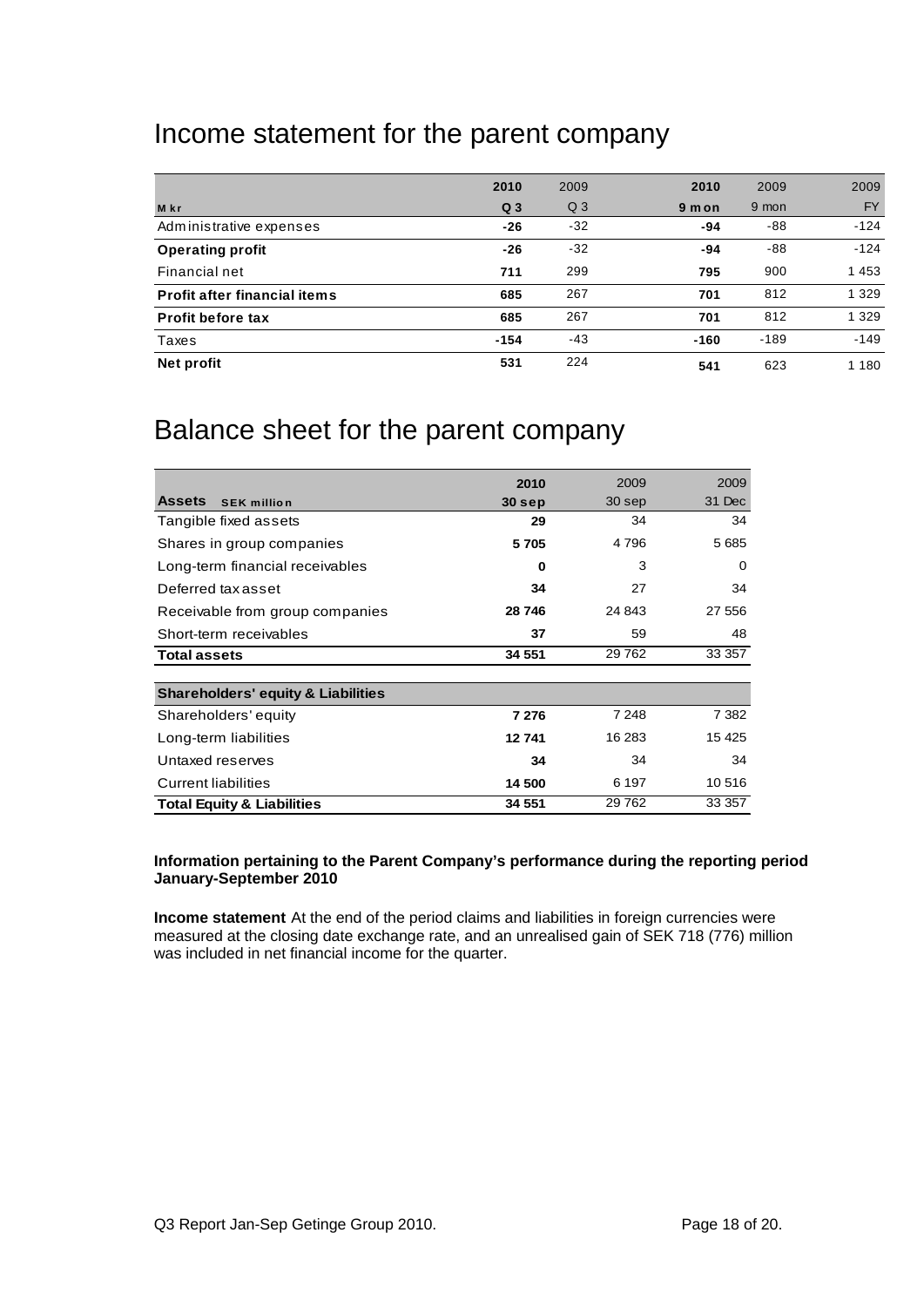### Companies acquired in 2010

#### **Odelga**

In early 2010, Infection Control acquired the Austrian service company Odelga, which generated sales of about SEK 25 M in the most recent financial year. The total price of the acquisition was about SEK 10 M.

#### **Acquired net assets and goodwill in conjunction with the acquisition**

| <b>SEK M Net assets</b>                                                      | Assets and<br>liabilities at the<br>time of acquisition |
|------------------------------------------------------------------------------|---------------------------------------------------------|
| Tangible assets                                                              |                                                         |
| Inventories                                                                  | 2                                                       |
| Other current assets                                                         | 3                                                       |
| Cash and cash equivalents                                                    | 5                                                       |
| Provisions                                                                   | $-4$                                                    |
| <b>Current liabilities</b>                                                   | -5                                                      |
|                                                                              | 2                                                       |
| Goodwill                                                                     | 8                                                       |
| Total acquisitions with cash and cash equivalents                            | 10                                                      |
| Net outflow of cash and cash equivalents due to the acquisition              |                                                         |
| Cash and cash equivalents paid for the acquisition                           | 10                                                      |
| Cash and cash equivalents in the acquired company at the date of acquisition | $\frac{-5}{2}$                                          |
|                                                                              | 5                                                       |

Goodwill that arose in conjunction with the transaction was attributable to expected ancillary sales of Infection Control's products in Austria.

The company is included in Getinge's sales and operating profit since of 1 March 2010.

### **Definitions**

| <b>EBITDA</b>          | Operating profit before depreciation and amortisation                   |
|------------------------|-------------------------------------------------------------------------|
| <b>EBITA</b>           | Operating profit before amortisation of intangible assets identified in |
|                        | conjunction with corporate acquisitions                                 |
| <b>EBIT</b>            | Operating profit                                                        |
| <b>Cash conversion</b> | Cash flow from operating activities as a percentage of EBITDA           |